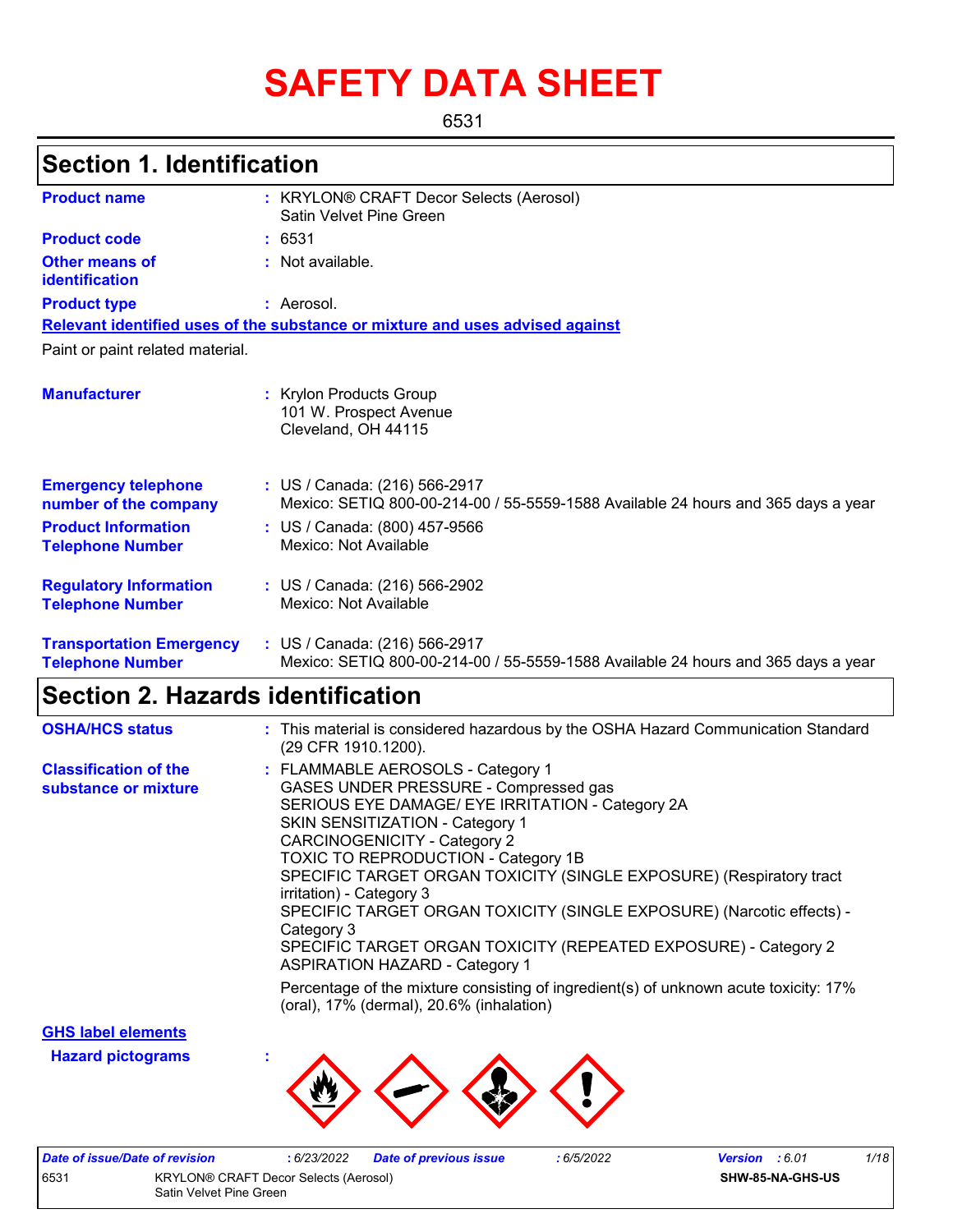# **Section 2. Hazards identification**

| <b>Signal word</b>                         | : Danger                                                                                                                                                                                                                                                                                                                                                                                                                                                                                                                                                                                                                                           |
|--------------------------------------------|----------------------------------------------------------------------------------------------------------------------------------------------------------------------------------------------------------------------------------------------------------------------------------------------------------------------------------------------------------------------------------------------------------------------------------------------------------------------------------------------------------------------------------------------------------------------------------------------------------------------------------------------------|
| <b>Hazard statements</b>                   | : Extremely flammable aerosol.<br>Contains gas under pressure; may explode if heated.<br>May be fatal if swallowed and enters airways.<br>May cause an allergic skin reaction.<br>Causes serious eye irritation.<br>May cause respiratory irritation.<br>May cause drowsiness or dizziness.<br>Suspected of causing cancer.<br>May damage fertility or the unborn child.<br>May cause damage to organs through prolonged or repeated exposure.                                                                                                                                                                                                     |
| <b>Precautionary statements</b>            |                                                                                                                                                                                                                                                                                                                                                                                                                                                                                                                                                                                                                                                    |
| <b>General</b>                             | : Read label before use. Keep out of reach of children. If medical advice is needed,<br>have product container or label at hand.                                                                                                                                                                                                                                                                                                                                                                                                                                                                                                                   |
| <b>Prevention</b>                          | : Obtain special instructions before use. Do not handle until all safety precautions have<br>been read and understood. Wear protective gloves, protective clothing and eye or face<br>protection. Keep away from heat, hot surfaces, sparks, open flames and other ignition<br>sources. No smoking. Do not spray on an open flame or other ignition source. Use<br>only outdoors or in a well-ventilated area. Do not breathe dust or mist. Wash<br>thoroughly after handling. Contaminated work clothing must not be allowed out of the<br>workplace. Pressurized container: Do not pierce or burn, even after use.                               |
| <b>Response</b>                            | : IF exposed or concerned: Get medical advice or attention. IF INHALED: Remove<br>person to fresh air and keep comfortable for breathing. Call a POISON CENTER or<br>doctor if you feel unwell. IF SWALLOWED: Immediately call a POISON CENTER or<br>doctor. Do NOT induce vomiting. Wash contaminated clothing before reuse. IF ON<br>SKIN: Wash with plenty of water. If skin irritation or rash occurs: Get medical advice or<br>attention. IF IN EYES: Rinse cautiously with water for several minutes. Remove contact<br>lenses, if present and easy to do. Continue rinsing. If eye irritation persists: Get medical<br>advice or attention. |
| <b>Storage</b>                             | : Store locked up. Protect from sunlight. Do not expose to temperatures exceeding 50<br>°C/122 °F. Store in a well-ventilated place. Keep container tightly closed.                                                                                                                                                                                                                                                                                                                                                                                                                                                                                |
| <b>Disposal</b>                            | : Dispose of contents and container in accordance with all local, regional, national and<br>international regulations.                                                                                                                                                                                                                                                                                                                                                                                                                                                                                                                             |
| <b>Supplemental label</b><br>elements      | DELAYED EFFECTS FROM LONG TERM OVEREXPOSURE. Contains solvents which<br>can cause permanent brain and nervous system damage. Intentional misuse by<br>deliberately concentrating and inhaling the contents can be harmful or fatal. WARNING:<br>This product contains chemicals known to the State of California to cause cancer and<br>birth defects or other reproductive harm.                                                                                                                                                                                                                                                                  |
|                                            | Please refer to the SDS for additional information. Keep out of reach of children. Keep<br>upright in a cool, dry place. Do not discard empty can in trash compactor.                                                                                                                                                                                                                                                                                                                                                                                                                                                                              |
| <b>Hazards not otherwise</b><br>classified | : DANGER: Rags, steel wool, other waste soaked with this product, and sanding residue<br>may spontaneously catch fire if improperly discarded. Immediately place rags, steel<br>wool, other waste soaked with this product, and sanding residue in a sealed, water-filled,<br>metal container. Dispose of in accordance with local fire regulations.                                                                                                                                                                                                                                                                                               |

### **Section 3. Composition/information on ingredients**

| <b>Substance/mixture</b> | : Mixture        |
|--------------------------|------------------|
| Other means of           | : Not available. |
| <b>identification</b>    |                  |

#### **CAS number/other identifiers**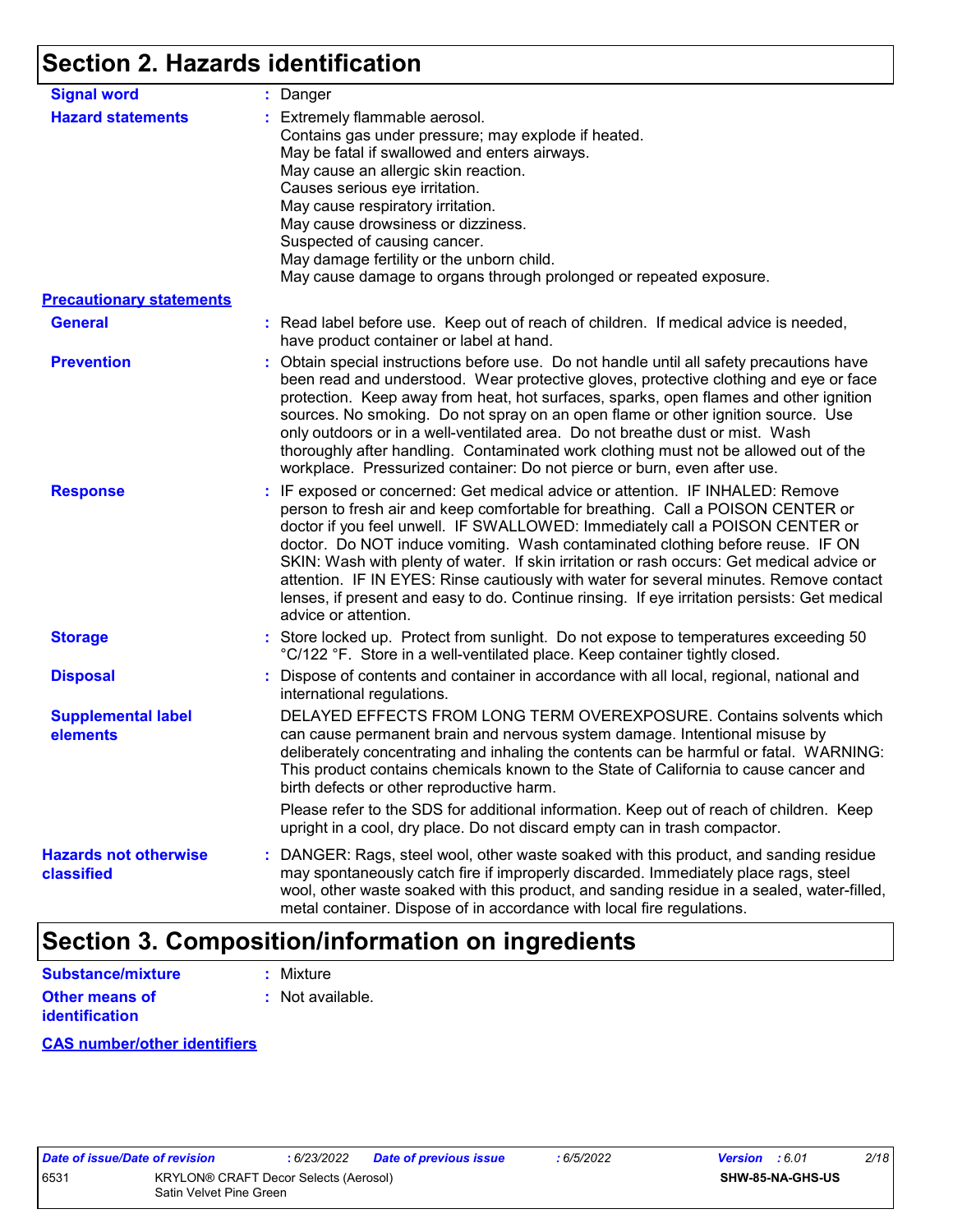### **Section 3. Composition/information on ingredients**

| <b>Ingredient name</b>               | % by weight | <b>CAS number</b> |
|--------------------------------------|-------------|-------------------|
| Acetone                              | l≥25 - ≤50  | 67-64-1           |
| Propane                              | l≥10 - ≤25  | 74-98-6           |
| <b>Butane</b>                        | ≤10         | 106-97-8          |
| n-Butyl Acetate                      | $ $ < 10    | 123-86-4          |
| 2-Propoxyethanol                     | $\leq 5$    | 2807-30-9         |
| 2-methoxy-1-methylethyl acetate      | $≤3$        | 108-65-6          |
| <b>Titanium Dioxide</b>              | 1≤          | 13463-67-7        |
| Zirconium 2-Ethylhexanoate           | l≤0.3       | 22464-99-9        |
| Methyl Ethyl Ketoxime                | ≤0.3        | 96-29-7           |
| Light Aromatic Hydrocarbons          | ≤0.3        | 64742-95-6        |
| Cobalt 2-Ethylhexanoate              | ≤0.3        | 136-52-7          |
| Hydrotreated Heavy Petroleum Naphtha | ≤0.3        | 64742-48-9        |

Any concentration shown as a range is to protect confidentiality or is due to batch variation.

**There are no additional ingredients present which, within the current knowledge of the supplier and in the concentrations applicable, are classified and hence require reporting in this section.**

**Occupational exposure limits, if available, are listed in Section 8.**

### **Section 4. First aid measures**

| <b>Description of necessary first aid measures</b> |                                                                                                                                                                                                                                                                                                                                                                                                                                                                                                                                                                                                                                                                                                                                                         |
|----------------------------------------------------|---------------------------------------------------------------------------------------------------------------------------------------------------------------------------------------------------------------------------------------------------------------------------------------------------------------------------------------------------------------------------------------------------------------------------------------------------------------------------------------------------------------------------------------------------------------------------------------------------------------------------------------------------------------------------------------------------------------------------------------------------------|
| <b>Eye contact</b>                                 | : Immediately flush eyes with plenty of water, occasionally lifting the upper and lower<br>eyelids. Check for and remove any contact lenses. Continue to rinse for at least 10<br>minutes. Get medical attention.                                                                                                                                                                                                                                                                                                                                                                                                                                                                                                                                       |
| <b>Inhalation</b>                                  | : Remove victim to fresh air and keep at rest in a position comfortable for breathing. If it<br>is suspected that fumes are still present, the rescuer should wear an appropriate mask<br>or self-contained breathing apparatus. If not breathing, if breathing is irregular or if<br>respiratory arrest occurs, provide artificial respiration or oxygen by trained personnel. It<br>may be dangerous to the person providing aid to give mouth-to-mouth resuscitation.<br>Get medical attention. If necessary, call a poison center or physician. If unconscious,<br>place in recovery position and get medical attention immediately. Maintain an open<br>airway. Loosen tight clothing such as a collar, tie, belt or waistband.                    |
| <b>Skin contact</b>                                | : Wash with plenty of soap and water. Remove contaminated clothing and shoes. Wash<br>contaminated clothing thoroughly with water before removing it, or wear gloves.<br>Continue to rinse for at least 10 minutes. Get medical attention. In the event of any<br>complaints or symptoms, avoid further exposure. Wash clothing before reuse. Clean<br>shoes thoroughly before reuse.                                                                                                                                                                                                                                                                                                                                                                   |
| <b>Ingestion</b>                                   | : Get medical attention immediately. Call a poison center or physician. Wash out mouth<br>with water. Remove dentures if any. If material has been swallowed and the exposed<br>person is conscious, give small quantities of water to drink. Stop if the exposed person<br>feels sick as vomiting may be dangerous. Aspiration hazard if swallowed. Can enter<br>lungs and cause damage. Do not induce vomiting. If vomiting occurs, the head should<br>be kept low so that vomit does not enter the lungs. Never give anything by mouth to an<br>unconscious person. If unconscious, place in recovery position and get medical<br>attention immediately. Maintain an open airway. Loosen tight clothing such as a collar,<br>tie, belt or waistband. |

**Most important symptoms/effects, acute and delayed**

| <b>Potential acute health effects</b> |                                                                                                                              |
|---------------------------------------|------------------------------------------------------------------------------------------------------------------------------|
| Eye contact                           | : Causes serious eye irritation.                                                                                             |
| <b>Inhalation</b>                     | : Can cause central nervous system (CNS) depression. May cause drowsiness or<br>dizziness. May cause respiratory irritation. |
| <b>Skin contact</b>                   | : May cause an allergic skin reaction.                                                                                       |

| Date of issue/Date of revision |                                                                  | : 6/23/2022 | <b>Date of previous issue</b> | : 6/5/2022 | <b>Version</b> : 6.01   |  | 3/18 |
|--------------------------------|------------------------------------------------------------------|-------------|-------------------------------|------------|-------------------------|--|------|
| 6531                           | KRYLON® CRAFT Decor Selects (Aerosol)<br>Satin Velvet Pine Green |             |                               |            | <b>SHW-85-NA-GHS-US</b> |  |      |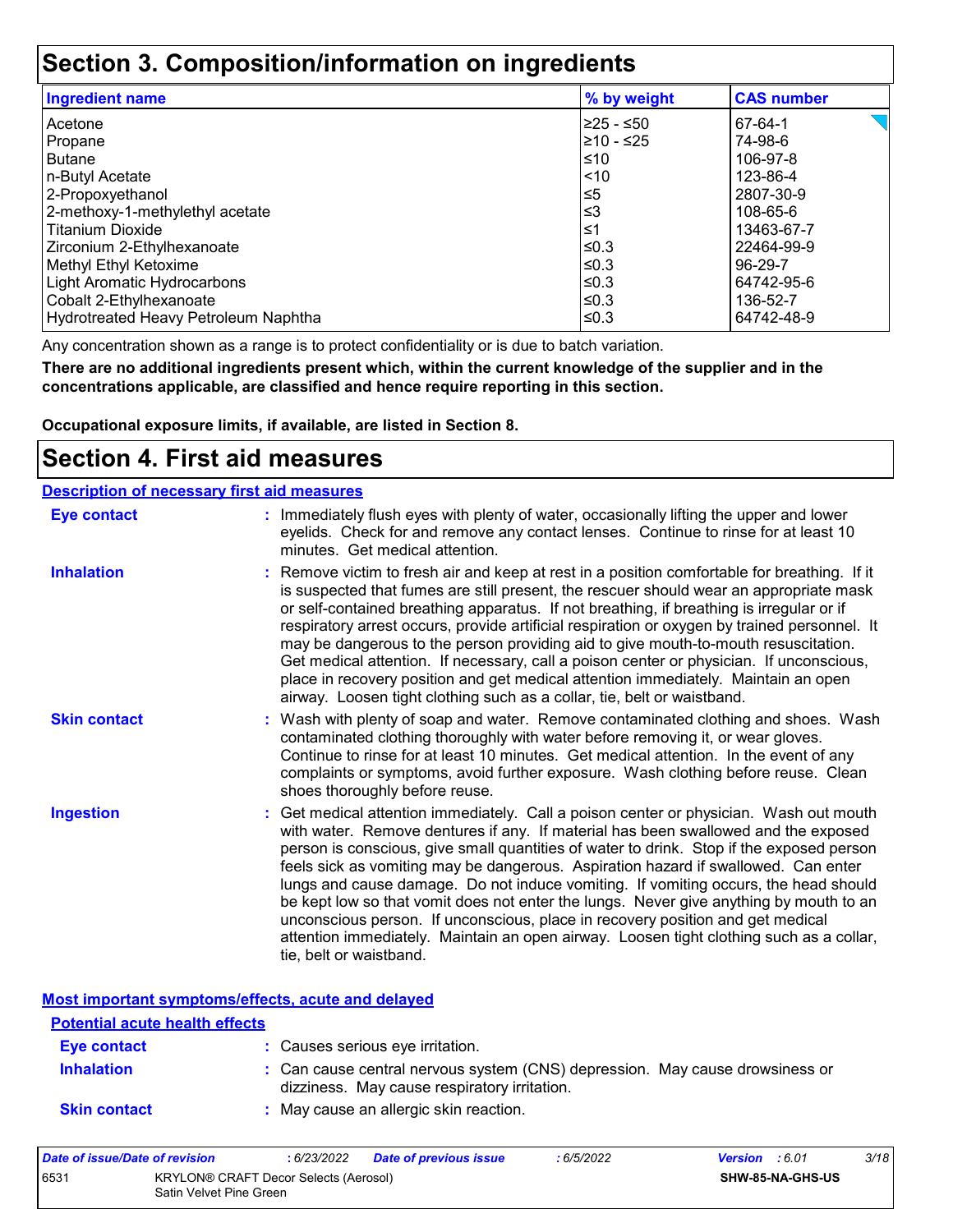# **Section 4. First aid measures**

| <b>Ingestion</b>                    | : Can cause central nervous system (CNS) depression. May be fatal if swallowed and<br>enters airways.                                                                                                                                                                                                                                                                                                           |
|-------------------------------------|-----------------------------------------------------------------------------------------------------------------------------------------------------------------------------------------------------------------------------------------------------------------------------------------------------------------------------------------------------------------------------------------------------------------|
| <b>Over-exposure signs/symptoms</b> |                                                                                                                                                                                                                                                                                                                                                                                                                 |
| <b>Eye contact</b>                  | : Adverse symptoms may include the following:<br>pain or irritation<br>watering<br>redness                                                                                                                                                                                                                                                                                                                      |
| <b>Inhalation</b>                   | : Adverse symptoms may include the following:<br>respiratory tract irritation<br>coughing<br>nausea or vomiting<br>headache<br>drowsiness/fatigue<br>dizziness/vertigo<br>unconsciousness<br>reduced fetal weight<br>increase in fetal deaths<br>skeletal malformations                                                                                                                                         |
| <b>Skin contact</b>                 | : Adverse symptoms may include the following:<br>irritation<br>redness<br>reduced fetal weight<br>increase in fetal deaths<br>skeletal malformations                                                                                                                                                                                                                                                            |
| <b>Ingestion</b>                    | : Adverse symptoms may include the following:<br>nausea or vomiting<br>reduced fetal weight<br>increase in fetal deaths<br>skeletal malformations                                                                                                                                                                                                                                                               |
|                                     | <b>Indication of immediate medical attention and special treatment needed, if necessary</b>                                                                                                                                                                                                                                                                                                                     |
| <b>Notes to physician</b>           | : Treat symptomatically. Contact poison treatment specialist immediately if large<br>quantities have been ingested or inhaled.                                                                                                                                                                                                                                                                                  |
| <b>Specific treatments</b>          | : No specific treatment.                                                                                                                                                                                                                                                                                                                                                                                        |
| <b>Protection of first-aiders</b>   | : No action shall be taken involving any personal risk or without suitable training. If it is<br>suspected that fumes are still present, the rescuer should wear an appropriate mask or<br>self-contained breathing apparatus. It may be dangerous to the person providing aid to<br>give mouth-to-mouth resuscitation. Wash contaminated clothing thoroughly with water<br>before removing it, or wear gloves. |

**See toxicological information (Section 11)**

# **Section 5. Fire-fighting measures**

| <b>Extinguishing media</b>                           |                                                                                                                                                                                                                                                                                                                                                                                                                                                       |
|------------------------------------------------------|-------------------------------------------------------------------------------------------------------------------------------------------------------------------------------------------------------------------------------------------------------------------------------------------------------------------------------------------------------------------------------------------------------------------------------------------------------|
| <b>Suitable extinguishing</b><br>media               | : Use an extinguishing agent suitable for the surrounding fire.                                                                                                                                                                                                                                                                                                                                                                                       |
| Unsuitable extinguishing<br>media                    | : None known.                                                                                                                                                                                                                                                                                                                                                                                                                                         |
| <b>Specific hazards arising</b><br>from the chemical | : Extremely flammable aerosol. Runoff to sewer may create fire or explosion hazard. In<br>a fire or if heated, a pressure increase will occur and the container may burst, with the<br>risk of a subsequent explosion. Gas may accumulate in low or confined areas or travel<br>a considerable distance to a source of ignition and flash back, causing fire or explosion.<br>Bursting aerosol containers may be propelled from a fire at high speed. |
| Date of issue/Date of revision                       | 4/18<br><b>Date of previous issue</b><br>:6/23/2022<br>:6/5/2022<br><b>Version</b> : 6.01                                                                                                                                                                                                                                                                                                                                                             |
| 6531<br>Satin Velvet Pine Green                      | <b>KRYLON® CRAFT Decor Selects (Aerosol)</b><br>SHW-85-NA-GHS-US                                                                                                                                                                                                                                                                                                                                                                                      |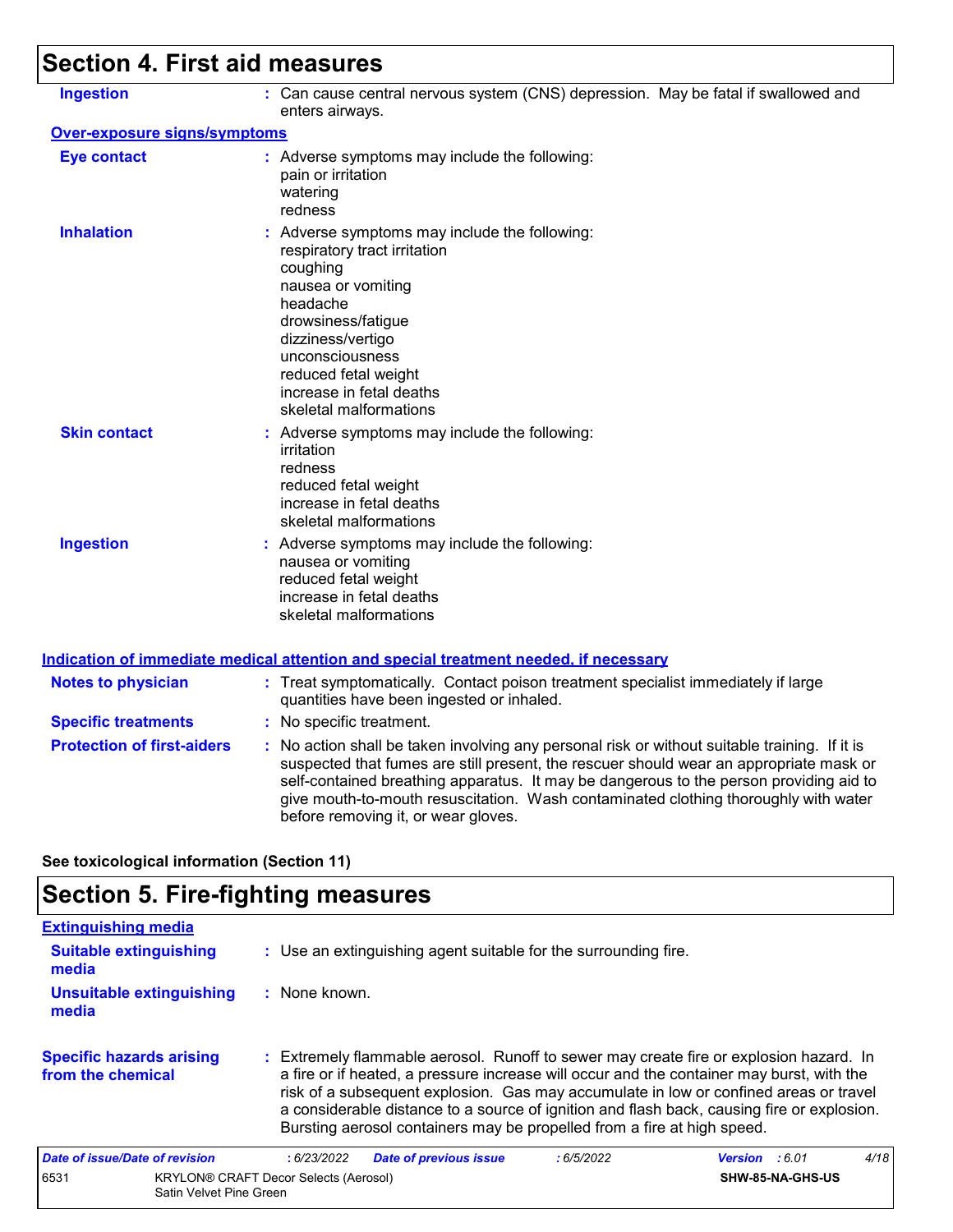### **Section 5. Fire-fighting measures**

| <b>Hazardous thermal</b><br>decomposition products       | Decomposition products may include the following materials:<br>carbon dioxide<br>carbon monoxide                                                                                                                                                                                                                              |
|----------------------------------------------------------|-------------------------------------------------------------------------------------------------------------------------------------------------------------------------------------------------------------------------------------------------------------------------------------------------------------------------------|
| <b>Special protective actions</b><br>for fire-fighters   | : Promptly isolate the scene by removing all persons from the vicinity of the incident if<br>there is a fire. No action shall be taken involving any personal risk or without suitable<br>training. Move containers from fire area if this can be done without risk. Use water<br>spray to keep fire-exposed containers cool. |
| <b>Special protective</b><br>equipment for fire-fighters | : Fire-fighters should wear appropriate protective equipment and self-contained breathing<br>apparatus (SCBA) with a full face-piece operated in positive pressure mode.                                                                                                                                                      |

### **Section 6. Accidental release measures**

|                                                                                                  | <b>Personal precautions, protective equipment and emergency procedures</b>                                                                                                                                                                                                                                                                                                                                                                                                                                                                                                                                                                                                                                                                                                       |  |
|--------------------------------------------------------------------------------------------------|----------------------------------------------------------------------------------------------------------------------------------------------------------------------------------------------------------------------------------------------------------------------------------------------------------------------------------------------------------------------------------------------------------------------------------------------------------------------------------------------------------------------------------------------------------------------------------------------------------------------------------------------------------------------------------------------------------------------------------------------------------------------------------|--|
| For non-emergency<br>personnel                                                                   | : No action shall be taken involving any personal risk or without suitable training.<br>Evacuate surrounding areas. Keep unnecessary and unprotected personnel from<br>entering. In the case of aerosols being ruptured, care should be taken due to the rapid<br>escape of the pressurized contents and propellant. If a large number of containers are<br>ruptured, treat as a bulk material spillage according to the instructions in the clean-up<br>section. Do not touch or walk through spilled material. Shut off all ignition sources. No<br>flares, smoking or flames in hazard area. Avoid breathing vapor or mist. Provide<br>adequate ventilation. Wear appropriate respirator when ventilation is inadequate. Put<br>on appropriate personal protective equipment. |  |
| For emergency responders                                                                         | If specialized clothing is required to deal with the spillage, take note of any information in<br>Section 8 on suitable and unsuitable materials. See also the information in "For non-<br>emergency personnel".                                                                                                                                                                                                                                                                                                                                                                                                                                                                                                                                                                 |  |
| <b>Environmental precautions</b><br><b>Methods and materials for containment and cleaning up</b> | : Avoid dispersal of spilled material and runoff and contact with soil, waterways, drains<br>and sewers. Inform the relevant authorities if the product has caused environmental<br>pollution (sewers, waterways, soil or air).                                                                                                                                                                                                                                                                                                                                                                                                                                                                                                                                                  |  |
|                                                                                                  |                                                                                                                                                                                                                                                                                                                                                                                                                                                                                                                                                                                                                                                                                                                                                                                  |  |
| <b>Small spill</b>                                                                               | : Stop leak if without risk. Move containers from spill area. Use spark-proof tools and<br>explosion-proof equipment. Dilute with water and mop up if water-soluble. Alternatively,<br>or if water-insoluble, absorb with an inert dry material and place in an appropriate waste<br>disposal container. Dispose of via a licensed waste disposal contractor.                                                                                                                                                                                                                                                                                                                                                                                                                    |  |
| <b>Large spill</b>                                                                               | : Stop leak if without risk. Move containers from spill area. Use spark-proof tools and<br>explosion-proof equipment. Approach release from upwind. Prevent entry into sewers,<br>water courses, basements or confined areas. Wash spillages into an effluent treatment<br>plant or proceed as follows. Contain and collect spillage with non-combustible,<br>absorbent material e.g. sand, earth, vermiculite or diatomaceous earth and place in<br>container for disposal according to local regulations (see Section 13). Dispose of via a<br>licensed waste disposal contractor. Contaminated absorbent material may pose the<br>same hazard as the spilled product. Note: see Section 1 for emergency contact<br>information and Section 13 for waste disposal.             |  |

### **Section 7. Handling and storage**

#### **Precautions for safe handling**

|  | <b>Protective mea</b> |
|--|-----------------------|
|  |                       |
|  |                       |

**Protective measures :** Put on appropriate personal protective equipment (see Section 8). Persons with a history of skin sensitization problems should not be employed in any process in which this product is used. Pressurized container: protect from sunlight and do not expose to temperatures exceeding 50°C. Do not pierce or burn, even after use. Avoid exposure obtain special instructions before use. Avoid exposure during pregnancy. Do not handle until all safety precautions have been read and understood. Do not get in eyes or on skin or clothing. Do not breathe vapor or mist. Do not swallow. Avoid breathing

| Date of issue/Date of revision |                                                                         | : 6/23/2022 | <b>Date of previous issue</b> | : 6/5/2022 | <b>Version</b> : 6.01 |                  | 5/18 |
|--------------------------------|-------------------------------------------------------------------------|-------------|-------------------------------|------------|-----------------------|------------------|------|
| 6531                           | <b>KRYLON® CRAFT Decor Selects (Aerosol)</b><br>Satin Velvet Pine Green |             |                               |            |                       | SHW-85-NA-GHS-US |      |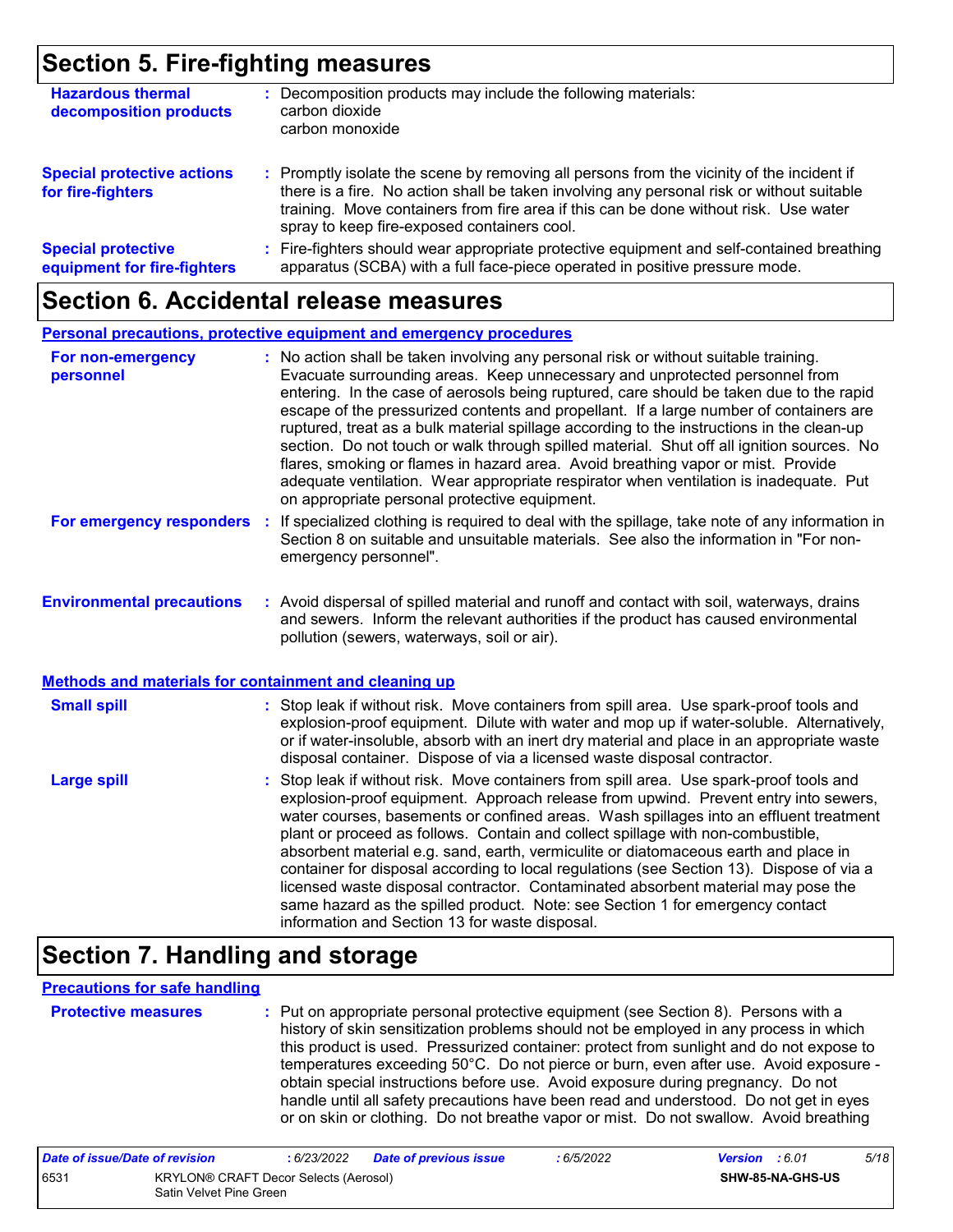# **Section 7. Handling and storage**

|                                                                                  | gas. Use only with adequate ventilation. Wear appropriate respirator when ventilation is<br>inadequate. Store and use away from heat, sparks, open flame or any other ignition<br>source. Use explosion-proof electrical (ventilating, lighting and material handling)<br>equipment. Use only non-sparking tools. Empty containers retain product residue and<br>can be hazardous.                                   |
|----------------------------------------------------------------------------------|----------------------------------------------------------------------------------------------------------------------------------------------------------------------------------------------------------------------------------------------------------------------------------------------------------------------------------------------------------------------------------------------------------------------|
| <b>Advice on general</b><br>occupational hygiene                                 | : Eating, drinking and smoking should be prohibited in areas where this material is<br>handled, stored and processed. Workers should wash hands and face before eating,<br>drinking and smoking. Remove contaminated clothing and protective equipment before<br>entering eating areas. See also Section 8 for additional information on hygiene<br>measures.                                                        |
| <b>Conditions for safe storage,</b><br>including any<br><b>incompatibilities</b> | : Store in accordance with local regulations. Store away from direct sunlight in a dry, cool<br>and well-ventilated area, away from incompatible materials (see Section 10) and food<br>and drink. Protect from sunlight. Store locked up. Eliminate all ignition sources. Use<br>appropriate containment to avoid environmental contamination. See Section 10 for<br>incompatible materials before handling or use. |

# **Section 8. Exposure controls/personal protection**

#### **Control parameters**

#### **Occupational exposure limits (OSHA United States)**

| <b>Ingredient name</b>                                                          | CAS#                          | <b>Exposure limits</b>                                                                                                                                                                                                                                                                                                                                                        |
|---------------------------------------------------------------------------------|-------------------------------|-------------------------------------------------------------------------------------------------------------------------------------------------------------------------------------------------------------------------------------------------------------------------------------------------------------------------------------------------------------------------------|
| Acetone                                                                         | 67-64-1                       | ACGIH TLV (United States, 1/2021).<br>TWA: 250 ppm 8 hours.<br>STEL: 500 ppm 15 minutes.<br>NIOSH REL (United States, 10/2020).<br>TWA: 250 ppm 10 hours.<br>TWA: 590 mg/m <sup>3</sup> 10 hours.<br>OSHA PEL (United States, 5/2018).<br>TWA: 1000 ppm 8 hours.<br>TWA: 2400 mg/m <sup>3</sup> 8 hours.                                                                      |
| Propane                                                                         | 74-98-6                       | NIOSH REL (United States, 10/2020).<br>TWA: 1000 ppm 10 hours.<br>TWA: 1800 mg/m <sup>3</sup> 10 hours.<br>OSHA PEL (United States, 5/2018).<br>TWA: 1000 ppm 8 hours.<br>TWA: 1800 mg/m <sup>3</sup> 8 hours.<br>ACGIH TLV (United States, 1/2021). Oxygen<br>Depletion [Asphyxiant]. Explosive potential.                                                                   |
| <b>Butane</b>                                                                   | 106-97-8                      | NIOSH REL (United States, 10/2020).<br>TWA: 800 ppm 10 hours.<br>TWA: 1900 mg/m <sup>3</sup> 10 hours.<br>ACGIH TLV (United States, 1/2021).<br><b>Explosive potential.</b><br>STEL: 1000 ppm 15 minutes.                                                                                                                                                                     |
| n-Butyl Acetate                                                                 | 123-86-4                      | NIOSH REL (United States, 10/2020).<br>TWA: 150 ppm 10 hours.<br>TWA: 710 mg/m <sup>3</sup> 10 hours.<br>STEL: 200 ppm 15 minutes.<br>STEL: 950 mg/m <sup>3</sup> 15 minutes.<br>OSHA PEL (United States, 5/2018).<br>TWA: 150 ppm 8 hours.<br>TWA: 710 mg/m <sup>3</sup> 8 hours.<br>ACGIH TLV (United States, 1/2021).<br>STEL: 150 ppm 15 minutes.<br>TWA: 50 ppm 8 hours. |
| Date of issue/Date of revision<br>: 6/23/2022                                   | <b>Date of previous issue</b> | : 6/5/2022<br>Version : 6.01<br>6/18                                                                                                                                                                                                                                                                                                                                          |
| 6531<br><b>KRYLON® CRAFT Decor Selects (Aerosol)</b><br>Satin Velvet Pine Green |                               | SHW-85-NA-GHS-US                                                                                                                                                                                                                                                                                                                                                              |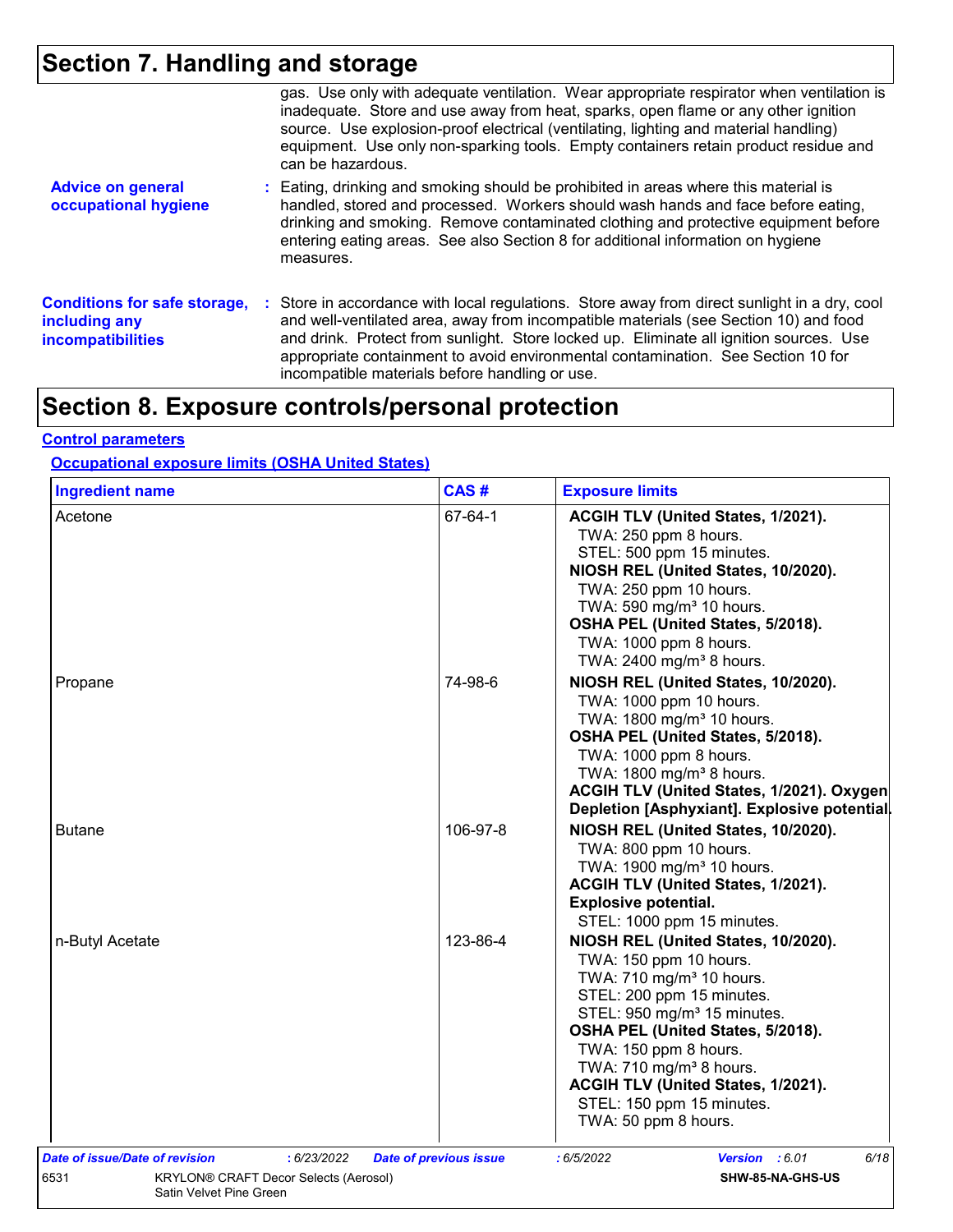| 2-Propoxyethanol                     | 2807-30-9  | None.                                               |
|--------------------------------------|------------|-----------------------------------------------------|
| 2-methoxy-1-methylethyl acetate      | 108-65-6   | OARS WEEL (United States, 1/2021).                  |
|                                      |            | TWA: 50 ppm 8 hours.                                |
| <b>Titanium Dioxide</b>              | 13463-67-7 | ACGIH TLV (United States, 1/2021).                  |
|                                      |            | TWA: $10 \text{ mg/m}^3$ 8 hours.                   |
|                                      |            | OSHA PEL (United States, 5/2018).                   |
|                                      |            | TWA: 15 mg/m <sup>3</sup> 8 hours. Form: Total dust |
| Zirconium 2-Ethylhexanoate           | 22464-99-9 | ACGIH TLV (United States, 1/2021).                  |
|                                      |            | TWA: $5 \text{ mg/m}^3$ , (as Zr) 8 hours.          |
|                                      |            | STEL: 10 mg/m <sup>3</sup> , (as Zr) 15 minutes.    |
|                                      |            | NIOSH REL (United States, 10/2020).                 |
|                                      |            | TWA: $5 \text{ mg/m}^3$ , (as Zr) 10 hours.         |
|                                      |            | STEL: 10 mg/m <sup>3</sup> , (as Zr) 15 minutes.    |
|                                      |            | OSHA PEL (United States, 5/2018).                   |
|                                      |            | TWA: $5 \text{ mg/m}^3$ , (as Zr) 8 hours.          |
| Methyl Ethyl Ketoxime                | 96-29-7    | OARS WEEL (United States, 1/2021). Skin             |
|                                      |            | sensitizer.                                         |
|                                      |            | TWA: 10 ppm 8 hours.                                |
| <b>Light Aromatic Hydrocarbons</b>   | 64742-95-6 | None.                                               |
| Cobalt 2-Ethylhexanoate              | 136-52-7   | ACGIH TLV (United States, 1/2021). Skin             |
|                                      |            | sensitizer. Inhalation sensitizer.                  |
|                                      |            | TWA: $0.02$ mg/m <sup>3</sup> , (as Co) 8 hours.    |
| Hydrotreated Heavy Petroleum Naphtha | 64742-48-9 | None.                                               |

#### **Occupational exposure limits (Canada)**

| <b>Ingredient name</b>                                                                                                           | CAS#                          | <b>Exposure limits</b>                                                                                                                                                                                                                                                                                                                                                                                                                                                                                                                                                                                                                                                                                                                     |
|----------------------------------------------------------------------------------------------------------------------------------|-------------------------------|--------------------------------------------------------------------------------------------------------------------------------------------------------------------------------------------------------------------------------------------------------------------------------------------------------------------------------------------------------------------------------------------------------------------------------------------------------------------------------------------------------------------------------------------------------------------------------------------------------------------------------------------------------------------------------------------------------------------------------------------|
| acetone                                                                                                                          | 67-64-1                       | CA Alberta Provincial (Canada, 6/2018).<br>8 hrs OEL: 1200 mg/m <sup>3</sup> 8 hours.<br>15 min OEL: 1800 mg/m <sup>3</sup> 15 minutes.<br>8 hrs OEL: 500 ppm 8 hours.<br>15 min OEL: 750 ppm 15 minutes.<br><b>CA British Columbia Provincial (Canada,</b><br>$6/2021$ ).<br>TWA: 250 ppm 8 hours.<br>STEL: 500 ppm 15 minutes.<br>CA Ontario Provincial (Canada, 6/2019).<br>TWA: 250 ppm 8 hours.<br>STEL: 500 ppm 15 minutes.<br>CA Quebec Provincial (Canada, 6/2021).<br>TWAEV: 500 ppm 8 hours.<br>TWAEV: 1190 mg/m <sup>3</sup> 8 hours.<br>STEV: 1000 ppm 15 minutes.<br>STEV: 2380 mg/m <sup>3</sup> 15 minutes.<br><b>CA Saskatchewan Provincial (Canada,</b><br>7/2013).<br>STEL: 750 ppm 15 minutes.<br>TWA: 500 ppm 8 hours. |
| Normal propane                                                                                                                   | 74-98-6                       | CA Alberta Provincial (Canada, 6/2018).<br>8 hrs OEL: 1000 ppm 8 hours.<br>CA Quebec Provincial (Canada, 6/2021).<br>TWAEV: 1000 ppm 8 hours.<br>TWAEV: 1800 mg/m <sup>3</sup> 8 hours.<br><b>CA Saskatchewan Provincial (Canada,</b><br>7/2013).<br>STEL: 1250 ppm 15 minutes.<br>TWA: 1000 ppm 8 hours.                                                                                                                                                                                                                                                                                                                                                                                                                                  |
| Date of issue/Date of revision<br>: 6/23/2022<br>6531<br><b>KRYLON® CRAFT Decor Selects (Aerosol)</b><br>Satin Velvet Pine Green | <b>Date of previous issue</b> | 7/18<br>:6/5/2022<br>Version : 6.01<br>SHW-85-NA-GHS-US                                                                                                                                                                                                                                                                                                                                                                                                                                                                                                                                                                                                                                                                                    |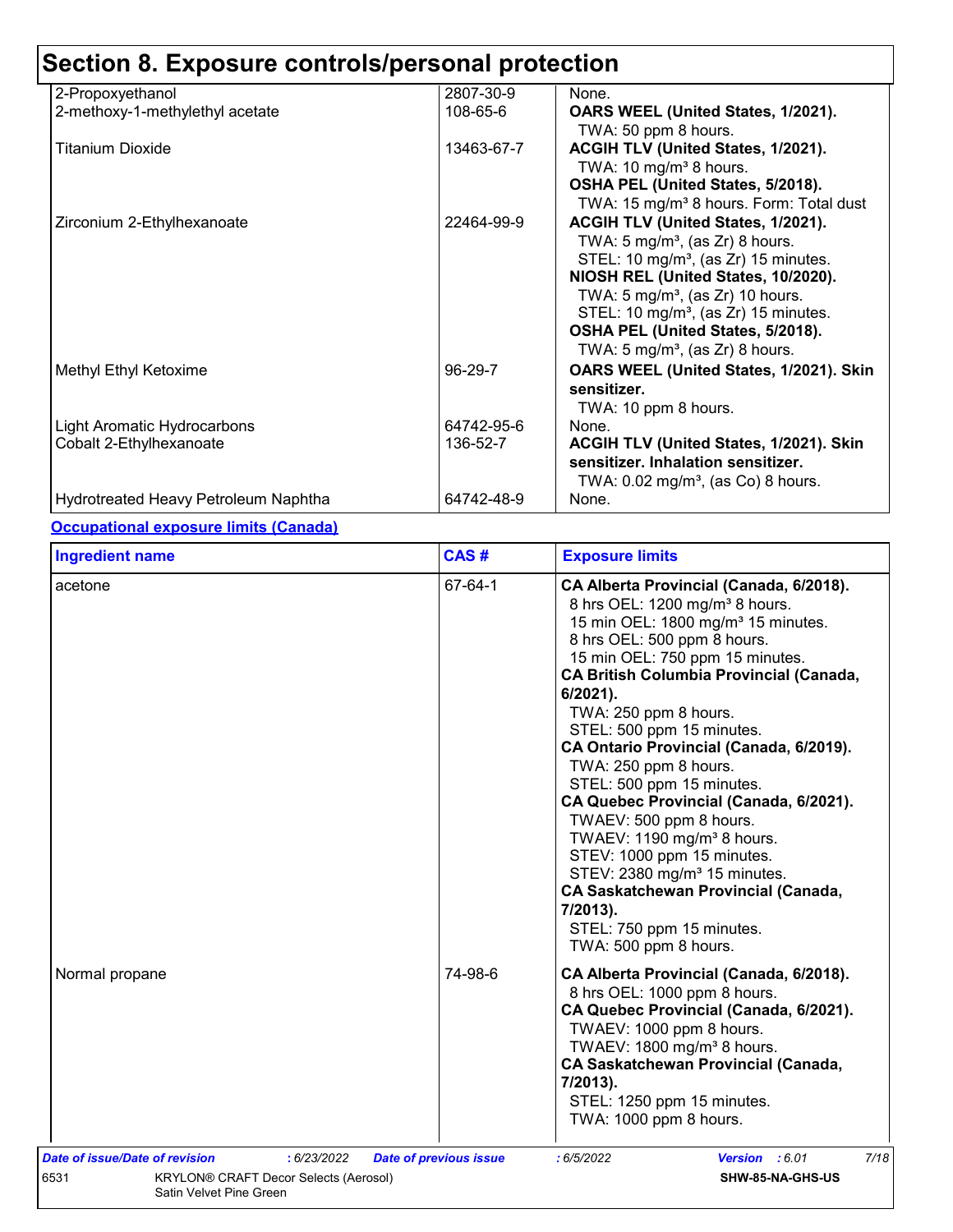|                  |            | 6/2021). Oxygen Depletion [Asphyxiant].<br><b>Explosive potential.</b><br>CA Ontario Provincial (Canada, 6/2019).<br><b>Oxygen Depletion [Asphyxiant]. Explosive</b>                                                                                                                                                                                                                                                                                                                                                                                                                                                                           |
|------------------|------------|------------------------------------------------------------------------------------------------------------------------------------------------------------------------------------------------------------------------------------------------------------------------------------------------------------------------------------------------------------------------------------------------------------------------------------------------------------------------------------------------------------------------------------------------------------------------------------------------------------------------------------------------|
| <b>Butane</b>    | 106-97-8   | potential.<br>CA Alberta Provincial (Canada, 6/2018).<br>8 hrs OEL: 1000 ppm 8 hours.<br>CA Quebec Provincial (Canada, 6/2021).<br>TWAEV: 800 ppm 8 hours.<br>TWAEV: 1900 mg/m <sup>3</sup> 8 hours.<br><b>CA Saskatchewan Provincial (Canada,</b><br>7/2013).<br>STEL: 1250 ppm 15 minutes.                                                                                                                                                                                                                                                                                                                                                   |
|                  |            | TWA: 1000 ppm 8 hours.<br><b>CA British Columbia Provincial (Canada,</b><br>6/2021). Explosive potential.<br>STEL: 1000 ppm 15 minutes.<br>CA Ontario Provincial (Canada, 6/2019).<br><b>Explosive potential.</b><br>STEL: 1000 ppm 15 minutes.                                                                                                                                                                                                                                                                                                                                                                                                |
| n-butyl acetate  | 123-86-4   | CA Alberta Provincial (Canada, 6/2018).<br>15 min OEL: 200 ppm 15 minutes.<br>15 min OEL: 950 mg/m <sup>3</sup> 15 minutes.<br>8 hrs OEL: 150 ppm 8 hours.<br>8 hrs OEL: 713 mg/m <sup>3</sup> 8 hours.<br><b>CA Saskatchewan Provincial (Canada,</b><br>7/2013).<br>STEL: 200 ppm 15 minutes.<br>TWA: 150 ppm 8 hours.<br>CA Ontario Provincial (Canada, 6/2019).<br>STEL: 150 ppm 15 minutes.<br>TWA: 50 ppm 8 hours.<br><b>CA British Columbia Provincial (Canada,</b><br>$6/2021$ ).<br>STEL: 150 ppm 15 minutes.<br>TWA: 50 ppm 8 hours.<br>CA Quebec Provincial (Canada, 6/2021).<br>STEV: 150 ppm 15 minutes.<br>TWAEV: 50 ppm 8 hours. |
| 2-Propoxyethanol | 2807-30-9  | CA Ontario Provincial (Canada, 6/2019).<br>Absorbed through skin.<br>TWA: 110 mg/m <sup>3</sup> 8 hours.                                                                                                                                                                                                                                                                                                                                                                                                                                                                                                                                       |
| Titanium dioxide | 13463-67-7 | TWA: 25 ppm 8 hours.<br><b>CA British Columbia Provincial (Canada,</b><br>6/2021).<br>TWA: 10 mg/m <sup>3</sup> 8 hours. Form: Total dust<br>TWA: 3 mg/m <sup>3</sup> 8 hours. Form: respirable<br>fraction<br>CA Quebec Provincial (Canada, 6/2021).<br>TWAEV: 10 mg/m <sup>3</sup> 8 hours. Form: Total dust.<br>CA Alberta Provincial (Canada, 6/2018).<br>8 hrs OEL: 10 mg/m <sup>3</sup> 8 hours.<br>CA Ontario Provincial (Canada, 6/2019).<br>TWA: 10 mg/m <sup>3</sup> 8 hours.<br><b>CA Saskatchewan Provincial (Canada,</b>                                                                                                          |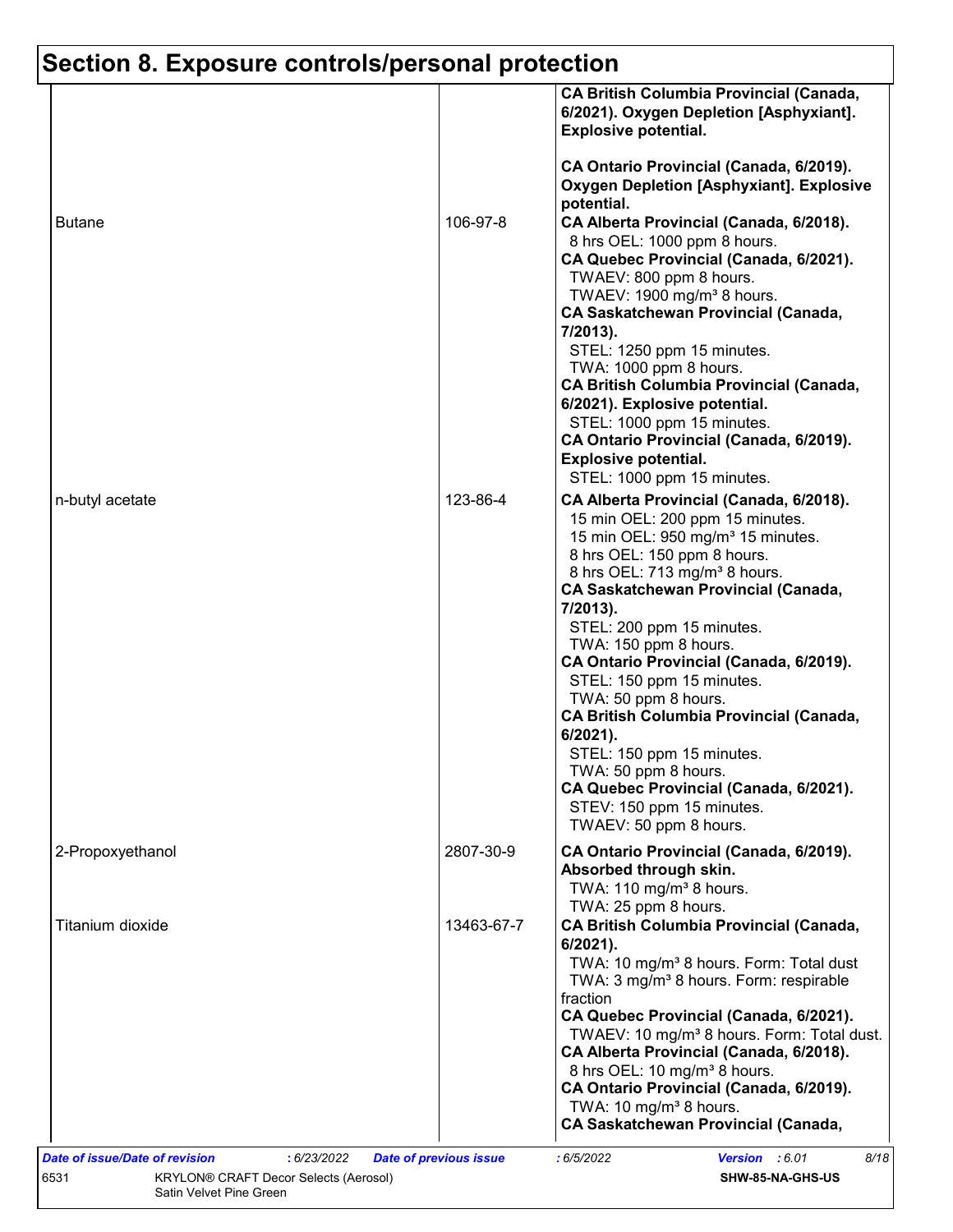|                            |            | 7/2013).<br>STEL: 20 mg/m <sup>3</sup> 15 minutes.<br>TWA: 10 mg/m <sup>3</sup> 8 hours.                                                                                                                                                                                                                                                                                                                                                                                                                                                                                                                           |
|----------------------------|------------|--------------------------------------------------------------------------------------------------------------------------------------------------------------------------------------------------------------------------------------------------------------------------------------------------------------------------------------------------------------------------------------------------------------------------------------------------------------------------------------------------------------------------------------------------------------------------------------------------------------------|
| Zirconium 2-Ethylhexanoate | 22464-99-9 | CA Alberta Provincial (Canada, 6/2018).<br>8 hrs OEL: 5 mg/m <sup>3</sup> , (as Zr) 8 hours.<br>15 min OEL: 10 mg/m <sup>3</sup> , (as Zr) 15 minutes.<br><b>CA British Columbia Provincial (Canada,</b><br>6/2021).<br>TWA: $5 \text{ mg/m}^3$ , (as Zr) 8 hours.<br>STEL: 10 mg/m <sup>3</sup> , (as Zr) 15 minutes.<br>CA Quebec Provincial (Canada, 6/2021).<br>TWAEV: 5 mg/m <sup>3</sup> , (as Zr) 8 hours.<br>STEV: 10 mg/m <sup>3</sup> , (as Zr) 15 minutes.<br>CA Ontario Provincial (Canada, 6/2019).<br>STEL: 10 mg/m <sup>3</sup> , (as Zr) 15 minutes.<br>TWA: $5 \text{ mg/m}^3$ , (as Zr) 8 hours. |
| Methyl Ethyl Ketoxime      | 96-29-7    | OARS WEEL (United States, 1/2021). Skin<br>sensitizer.<br>TWA: 10 ppm 8 hours.                                                                                                                                                                                                                                                                                                                                                                                                                                                                                                                                     |
| Cobalt 2-Ethylhexanoate    | 136-52-7   | <b>CA British Columbia Provincial (Canada,</b><br>6/2021). Skin sensitizer. Inhalation<br>sensitizer.<br>TWA: 0.02 mg/m <sup>3</sup> , (as Co, Total) 8 hours.<br>CA Quebec Provincial (Canada, 6/2021).<br>Skin sensitizer.<br>TWAEV: 0.02 mg/m <sup>3</sup> , (as Co) 8 hours.<br>CA Ontario Provincial (Canada, 6/2019).<br>TWA: $0.02$ mg/m <sup>3</sup> , (as Co) 8 hours.<br><b>CA Saskatchewan Provincial (Canada,</b><br>7/2013).<br>STEL: 0.06 mg/m <sup>3</sup> , (measured as Co) 15<br>minutes.<br>TWA: $0.02$ mg/m <sup>3</sup> , (measured as Co) 8<br>hours.                                        |

#### **Occupational exposure limits (Mexico)**

|                            | CAS#       | <b>Exposure limits</b>                                                                                                                |
|----------------------------|------------|---------------------------------------------------------------------------------------------------------------------------------------|
| Acetone                    | 67-64-1    | NOM-010-STPS-2014 (Mexico, 4/2016).<br>TWA: 500 ppm 8 hours.<br>STEL: 750 ppm 15 minutes.                                             |
| Propane                    | 74-98-6    | NOM-010-STPS-2014 (Mexico, 4/2016).<br>TWA: 1000 ppm 8 hours.                                                                         |
| <b>Butane</b>              | 106-97-8   | NOM-010-STPS-2014 (Mexico, 4/2016).<br>TWA: 1000 ppm 8 hours.                                                                         |
| n-Butyl Acetate            | 123-86-4   | NOM-010-STPS-2014 (Mexico, 4/2016).<br>TWA: 150 ppm 8 hours.<br>STEL: 200 ppm 15 minutes.                                             |
| Zirconium 2-Ethylhexanoate | 22464-99-9 | NOM-010-STPS-2014 (Mexico, 4/2016).<br>TWA: $5 \text{ mg/m}^3$ , (as Zr) 8 hours.<br>STEL: 10 mg/m <sup>3</sup> , (as Zr) 15 minutes. |
| Cobalt 2-Ethylhexanoate    | 136-52-7   | NOM-010-STPS-2014 (Mexico, 4/2016).<br>TWA: 0.02 mg/m <sup>3</sup> , (as Co) 8 hours.                                                 |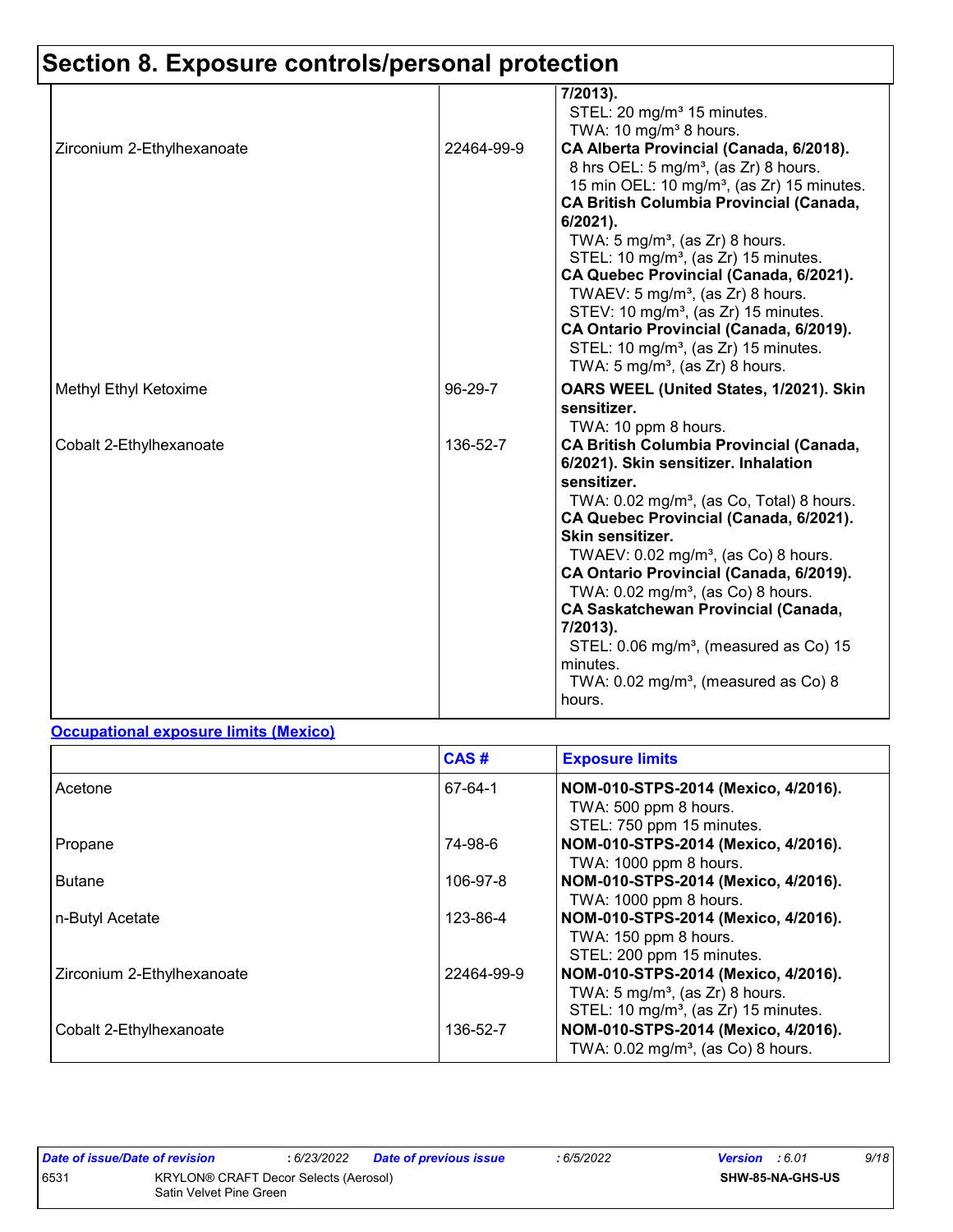| <b>Appropriate engineering</b><br>controls       | : Use only with adequate ventilation. Use process enclosures, local exhaust ventilation or<br>other engineering controls to keep worker exposure to airborne contaminants below any<br>recommended or statutory limits. The engineering controls also need to keep gas,<br>vapor or dust concentrations below any lower explosive limits. Use explosion-proof<br>ventilation equipment.                                                                                                                                                                                                                              |
|--------------------------------------------------|----------------------------------------------------------------------------------------------------------------------------------------------------------------------------------------------------------------------------------------------------------------------------------------------------------------------------------------------------------------------------------------------------------------------------------------------------------------------------------------------------------------------------------------------------------------------------------------------------------------------|
| <b>Environmental exposure</b><br><b>controls</b> | Emissions from ventilation or work process equipment should be checked to ensure<br>they comply with the requirements of environmental protection legislation. In some<br>cases, fume scrubbers, filters or engineering modifications to the process equipment<br>will be necessary to reduce emissions to acceptable levels.                                                                                                                                                                                                                                                                                        |
| <b>Individual protection measures</b>            |                                                                                                                                                                                                                                                                                                                                                                                                                                                                                                                                                                                                                      |
| <b>Hygiene measures</b>                          | Wash hands, forearms and face thoroughly after handling chemical products, before<br>eating, smoking and using the lavatory and at the end of the working period.<br>Appropriate techniques should be used to remove potentially contaminated clothing.<br>Contaminated work clothing should not be allowed out of the workplace. Wash<br>contaminated clothing before reusing. Ensure that eyewash stations and safety<br>showers are close to the workstation location.                                                                                                                                            |
| <b>Eye/face protection</b>                       | Safety eyewear complying with an approved standard should be used when a risk<br>assessment indicates this is necessary to avoid exposure to liquid splashes, mists,<br>gases or dusts. If contact is possible, the following protection should be worn, unless<br>the assessment indicates a higher degree of protection: chemical splash goggles.                                                                                                                                                                                                                                                                  |
| <b>Skin protection</b>                           |                                                                                                                                                                                                                                                                                                                                                                                                                                                                                                                                                                                                                      |
| <b>Hand protection</b>                           | Chemical-resistant, impervious gloves complying with an approved standard should be<br>worn at all times when handling chemical products if a risk assessment indicates this is<br>necessary. Considering the parameters specified by the glove manufacturer, check<br>during use that the gloves are still retaining their protective properties. It should be<br>noted that the time to breakthrough for any glove material may be different for different<br>glove manufacturers. In the case of mixtures, consisting of several substances, the<br>protection time of the gloves cannot be accurately estimated. |
| <b>Body protection</b>                           | Personal protective equipment for the body should be selected based on the task being<br>performed and the risks involved and should be approved by a specialist before<br>handling this product. When there is a risk of ignition from static electricity, wear anti-<br>static protective clothing. For the greatest protection from static discharges, clothing<br>should include anti-static overalls, boots and gloves.                                                                                                                                                                                         |
| <b>Other skin protection</b>                     | Appropriate footwear and any additional skin protection measures should be selected<br>based on the task being performed and the risks involved and should be approved by a<br>specialist before handling this product.                                                                                                                                                                                                                                                                                                                                                                                              |
| <b>Respiratory protection</b>                    | Based on the hazard and potential for exposure, select a respirator that meets the<br>appropriate standard or certification. Respirators must be used according to a<br>respiratory protection program to ensure proper fitting, training, and other important<br>aspects of use.                                                                                                                                                                                                                                                                                                                                    |

## **Section 9. Physical and chemical properties**

The conditions of measurement of all properties are at standard temperature and pressure unless otherwise indicated.

|  |  |  | <b>Appearance</b> |  |  |  |
|--|--|--|-------------------|--|--|--|
|--|--|--|-------------------|--|--|--|

| <b>Physical state</b>                                             | $:$ Liquid.       |
|-------------------------------------------------------------------|-------------------|
| <b>Color</b>                                                      | : Not available.  |
| <b>Odor</b>                                                       | : Not available.  |
| <b>Odor threshold</b>                                             | : Not available.  |
| рH                                                                | : Not applicable. |
| <b>Melting point/freezing point</b>                               | : Not available.  |
| <b>Boiling point, initial boiling</b><br>point, and boiling range | : Not available.  |

| Date of issue/Date of revision                                           |  | : 6/23/2022 | <b>Date of previous issue</b> | : 6/5/2022 | <b>Version</b> : 6.01 |  | 10/18 |
|--------------------------------------------------------------------------|--|-------------|-------------------------------|------------|-----------------------|--|-------|
| 6531<br>KRYLON® CRAFT Decor Selects (Aerosol)<br>Satin Velvet Pine Green |  |             |                               |            | SHW-85-NA-GHS-US      |  |       |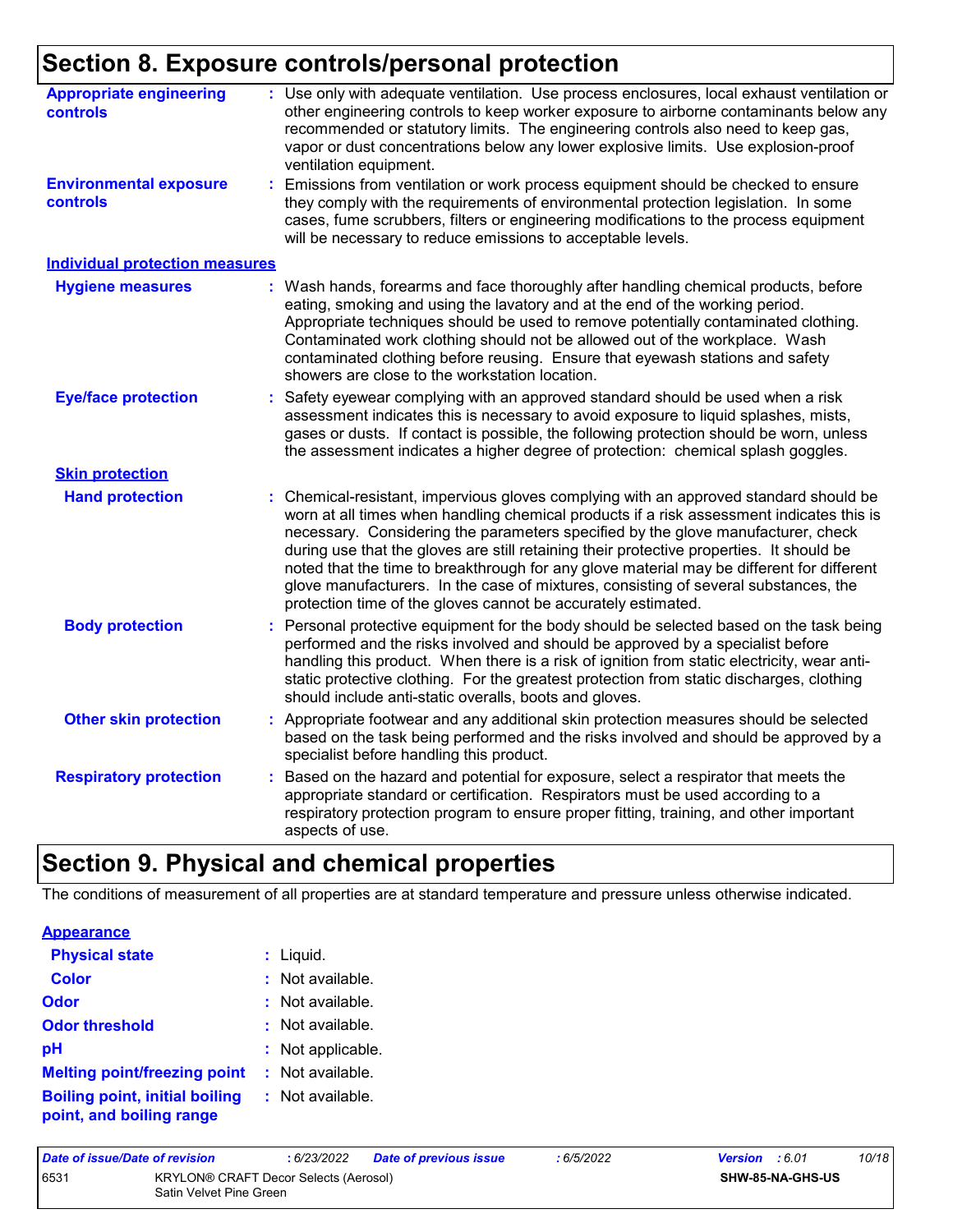### **Section 9. Physical and chemical properties**

| <b>Heat of combustion</b>                             | : $27.507$ kJ/g                                                  |  |
|-------------------------------------------------------|------------------------------------------------------------------|--|
| <b>Type of aerosol</b>                                | : Spray                                                          |  |
| <b>Aerosol product</b>                                |                                                                  |  |
| <b>Molecular weight</b>                               | Not applicable.                                                  |  |
| <b>Viscosity</b>                                      | : Kinematic (40°C (104°F)): <20.5 mm <sup>2</sup> /s (<20.5 cSt) |  |
| <b>Decomposition temperature</b>                      | : Not available.                                                 |  |
| <b>Auto-ignition temperature</b>                      | : Not available.                                                 |  |
| <b>Partition coefficient: n-</b><br>octanol/water     | : Not applicable.                                                |  |
| <b>Solubility</b>                                     | : Not available.                                                 |  |
| <b>Relative density</b>                               | : 0.75                                                           |  |
| <b>Relative vapor density</b>                         | : $1.55$ [Air = 1]                                               |  |
| <b>Vapor pressure</b>                                 | : $101.3$ kPa (760 mm Hg)                                        |  |
| Lower and upper explosion<br>limit/flammability limit | : Lower: 1.26%<br>Upper: 15.8%                                   |  |
| <b>Flammability</b>                                   | : Not available.                                                 |  |
| <b>Evaporation rate</b>                               | $: 5.6$ (butyl acetate = 1)                                      |  |
| <b>Flash point</b>                                    | : Closed cup: -29°C (-20.2°F) [Pensky-Martens Closed Cup]        |  |

## **Section 10. Stability and reactivity**

| <b>Reactivity</b>                            | : No specific test data related to reactivity available for this product or its ingredients.              |
|----------------------------------------------|-----------------------------------------------------------------------------------------------------------|
| <b>Chemical stability</b>                    | : The product is stable.                                                                                  |
| <b>Possibility of hazardous</b><br>reactions | : Under normal conditions of storage and use, hazardous reactions will not occur.                         |
| <b>Conditions to avoid</b>                   | : Avoid all possible sources of ignition (spark or flame).                                                |
| <b>Incompatible materials</b>                | : No specific data.                                                                                       |
| <b>Hazardous decomposition</b><br>products   | : Under normal conditions of storage and use, hazardous decomposition products should<br>not be produced. |

# **Section 11. Toxicological information**

#### **Information on toxicological effects**

| <b>Product/ingredient name</b>     | <b>Result</b>                                | <b>Species</b> | <b>Dose</b>              | <b>Exposure</b>                |
|------------------------------------|----------------------------------------------|----------------|--------------------------|--------------------------------|
| Acetone                            | LD50 Oral                                    | Rat            | 5800 mg/kg               |                                |
| <b>Butane</b>                      | <b>LC50 Inhalation Vapor</b>                 | Rat            | 658000 mg/m <sup>3</sup> | 4 hours                        |
| n-Butyl Acetate                    | LD50 Dermal                                  | Rabbit         | >17600 mg/kg             |                                |
|                                    | LD50 Oral                                    | Rat            | 10768 mg/kg              |                                |
| 2-Propoxyethanol                   | LD50 Oral                                    | Rat            | 3089 mg/kg               |                                |
| 2-methoxy-1-methylethyl<br>acetate | LD50 Dermal                                  | Rabbit         | $>5$ g/kg                |                                |
|                                    | LD50 Oral                                    | Rat            | 8532 mg/kg               |                                |
| Zirconium 2-Ethylhexanoate         | LD50 Dermal                                  | Rabbit         | $>5$ g/kg                |                                |
|                                    | LD50 Oral                                    | Rat            | $>5$ g/kg                |                                |
| Date of issue/Date of revision     | : 6/23/2022<br><b>Date of previous issue</b> | :6/5/2022      |                          | 11/18<br><b>Version</b> : 6.01 |
| 6531<br>Satin Velvet Pine Green    | <b>KRYLON® CRAFT Decor Selects (Aerosol)</b> |                |                          | SHW-85-NA-GHS-US               |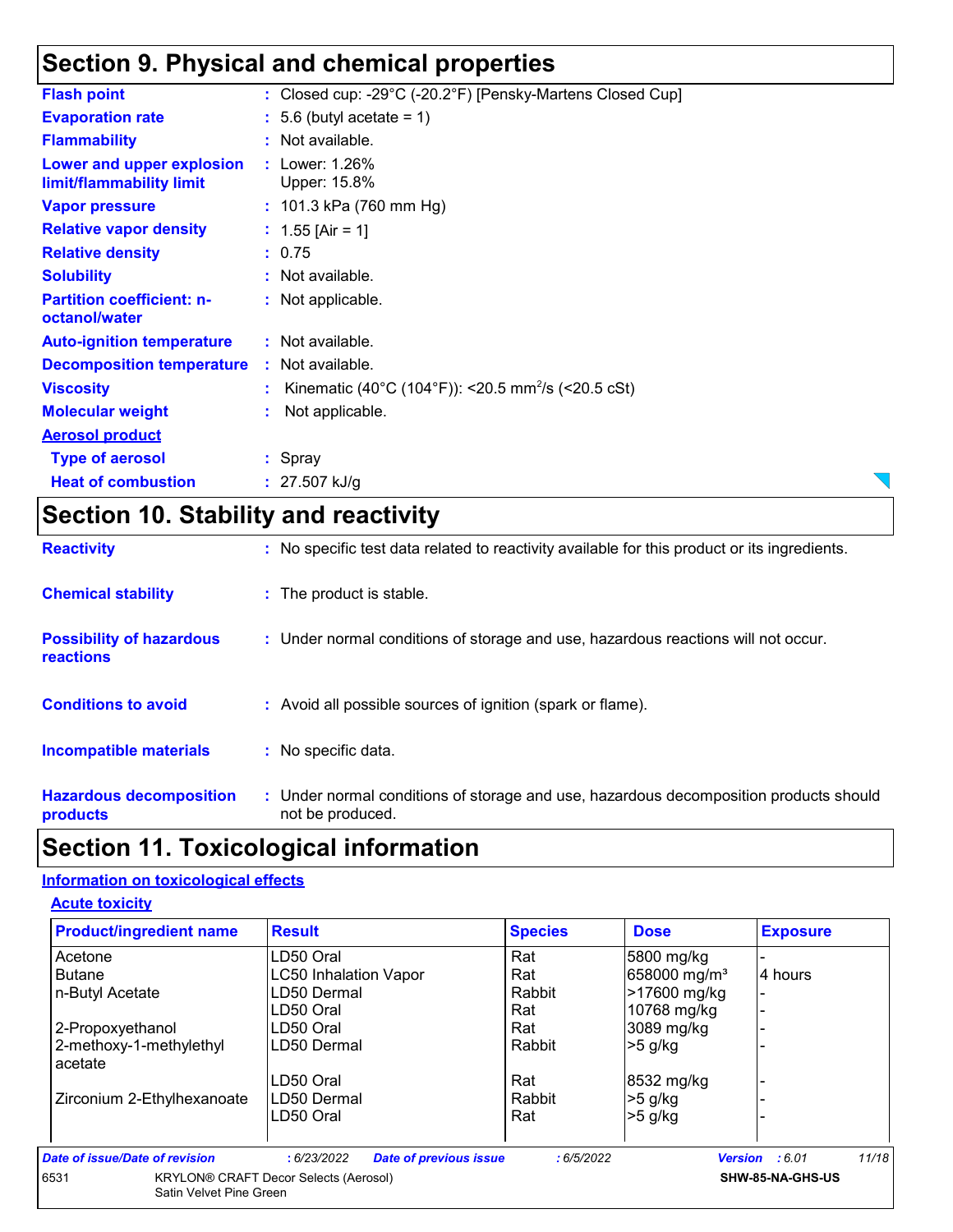| <b>Section 11. Toxicological information</b> |                              |        |                        |          |  |
|----------------------------------------------|------------------------------|--------|------------------------|----------|--|
| Methyl Ethyl Ketoxime                        | LD50 Oral                    | Rat    | 930 mg/kg              |          |  |
| Light Aromatic Hydrocarbons                  | ILD50 Oral                   | Rat    | 8400 mg/kg             |          |  |
| Cobalt 2-Ethylhexanoate                      | LD50 Dermal                  | Rabbit | $>5$ g/kg              |          |  |
|                                              | LD50 Oral                    | Rat    | $1.22$ g/kg            |          |  |
| <b>Hydrotreated Heavy</b>                    | <b>LC50 Inhalation Vapor</b> | Rat    | 8500 mg/m <sup>3</sup> | I4 hours |  |
| Petroleum Naphtha                            |                              |        |                        |          |  |
|                                              | LD50 Oral                    | Rat    | $>6$ g/kg              |          |  |
|                                              |                              |        |                        |          |  |

#### **Irritation/Corrosion**

| <b>Product/ingredient name</b> | <b>Result</b>            | <b>Species</b> | <b>Score</b> | <b>Exposure</b>  | <b>Observation</b> |
|--------------------------------|--------------------------|----------------|--------------|------------------|--------------------|
| Acetone                        | Eyes - Mild irritant     | Human          |              | 186300 ppm       |                    |
|                                | Eyes - Mild irritant     | Rabbit         |              | $10$ uL          |                    |
|                                | Eyes - Moderate irritant | Rabbit         |              | 24 hours 20      | $\blacksquare$     |
|                                |                          |                |              | mg               |                    |
|                                | Eyes - Severe irritant   | Rabbit         |              | $20 \, mg$       |                    |
|                                | Skin - Mild irritant     | Rabbit         |              | 24 hours 500     |                    |
|                                |                          |                |              | mg               |                    |
|                                | Skin - Mild irritant     | Rabbit         |              | 395 mg           |                    |
| n-Butyl Acetate                | Eyes - Moderate irritant | Rabbit         |              | 100 mg           |                    |
|                                | Skin - Moderate irritant | Rabbit         |              | 24 hours 500     |                    |
|                                |                          |                |              | mg               |                    |
| 2-Propoxyethanol               | Eyes - Severe irritant   | Rabbit         |              | 24 hours 750     |                    |
|                                |                          |                |              | ug               |                    |
|                                | Eyes - Severe irritant   | Rabbit         |              | $100 \text{ mg}$ |                    |
|                                | Skin - Mild irritant     | Guinea pig     |              | 500 mg           |                    |
|                                | Skin - Mild irritant     | Rabbit         |              | 24 hours 500     |                    |
|                                |                          |                |              | mg               |                    |
| <b>Titanium Dioxide</b>        | Skin - Mild irritant     | Human          |              | 72 hours 300     |                    |
|                                |                          |                |              | ug I             |                    |
| Methyl Ethyl Ketoxime          | Eyes - Severe irritant   | Rabbit         |              | 100 uL           |                    |
| Light Aromatic Hydrocarbons    | Eyes - Mild irritant     | Rabbit         |              | 24 hours 100     | ۰                  |
|                                |                          |                |              | uL               |                    |

#### **Sensitization**

Not available.

#### **Mutagenicity**

Not available.

#### **Carcinogenicity**

Not available.

#### **Classification**

| <b>Product/ingredient name</b> | <b>OSHA</b> |    | <b>NTP</b>                                       |
|--------------------------------|-------------|----|--------------------------------------------------|
| Titanium Dioxide               |             | 2Β |                                                  |
| Cobalt 2-Ethylhexanoate        |             | 2Β | Reasonably anticipated to be a human carcinogen. |

#### **Reproductive toxicity**

Not available.

#### **Teratogenicity**

Not available.

#### **Specific target organ toxicity (single exposure)**

| <i><b>Date of ISSU</b></i> |  |  |
|----------------------------|--|--|
| 3531                       |  |  |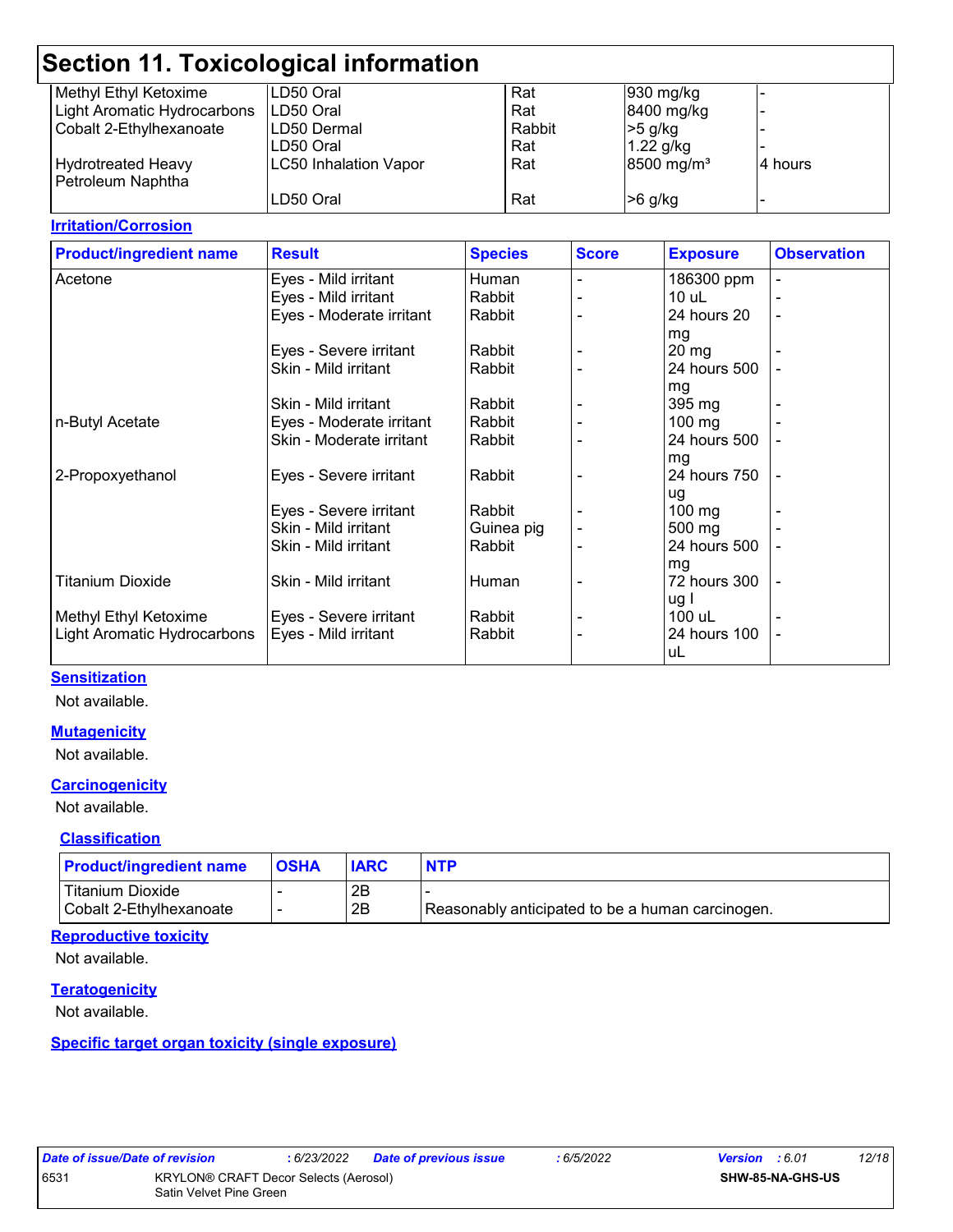# **Section 11. Toxicological information**

| <b>Name</b>                          | <b>Category</b> | <b>Route of</b><br>exposure | <b>Target organs</b>            |
|--------------------------------------|-----------------|-----------------------------|---------------------------------|
| Acetone                              | Category 3      |                             | Respiratory tract<br>irritation |
|                                      | Category 3      |                             | Narcotic effects                |
| Propane                              | Category 3      |                             | Respiratory tract<br>irritation |
|                                      | Category 3      |                             | Narcotic effects                |
| <b>Butane</b>                        | Category 3      |                             | Respiratory tract<br>irritation |
|                                      | Category 3      |                             | Narcotic effects                |
| n-Butyl Acetate                      | Category 3      |                             | Narcotic effects                |
| 2-Propoxyethanol                     | Category 3      |                             | Respiratory tract<br>irritation |
|                                      | Category 3      |                             | Narcotic effects                |
| 2-methoxy-1-methylethyl acetate      | Category 3      |                             | Narcotic effects                |
| Methyl Ethyl Ketoxime                | Category 1      |                             | upper respiratory<br>tract      |
|                                      | Category 3      |                             | Narcotic effects                |
| Light Aromatic Hydrocarbons          | Category 3      |                             | Respiratory tract<br>irritation |
|                                      | Category 3      |                             | Narcotic effects                |
| Hydrotreated Heavy Petroleum Naphtha | Category 3      |                             | Respiratory tract<br>irritation |
|                                      | Category 3      |                             | Narcotic effects                |

#### **Specific target organ toxicity (repeated exposure)**

| <b>Name</b>                          | <b>Category</b>   | <b>Route of</b><br><b>exposure</b> | <b>Target organs</b> |
|--------------------------------------|-------------------|------------------------------------|----------------------|
| Acetone                              | <b>Category 2</b> |                                    |                      |
| Propane                              | Category 2        |                                    |                      |
| <b>Butane</b>                        | Category 2        |                                    |                      |
| 2-Propoxyethanol                     | Category 2        |                                    |                      |
| Methyl Ethyl Ketoxime                | Category 2        |                                    | blood system         |
| Light Aromatic Hydrocarbons          | Category 2        |                                    |                      |
| Hydrotreated Heavy Petroleum Naphtha | Category 2        |                                    |                      |

#### **Aspiration hazard**

| <b>Name</b>                          | Result                                |
|--------------------------------------|---------------------------------------|
| Propane                              | <b>ASPIRATION HAZARD - Category 1</b> |
| Butane                               | <b>ASPIRATION HAZARD - Category 1</b> |
| Light Aromatic Hydrocarbons          | <b>ASPIRATION HAZARD - Category 1</b> |
| Hydrotreated Heavy Petroleum Naphtha | <b>ASPIRATION HAZARD - Category 1</b> |

#### **Information on the likely :** Not available.

#### **routes of exposure Potential acute health effects**

| Potential acute nealth effects |                                                                                                                              |  |
|--------------------------------|------------------------------------------------------------------------------------------------------------------------------|--|
| <b>Eye contact</b>             | : Causes serious eye irritation.                                                                                             |  |
| <b>Inhalation</b>              | : Can cause central nervous system (CNS) depression. May cause drowsiness or<br>dizziness. May cause respiratory irritation. |  |
| <b>Skin contact</b>            | : May cause an allergic skin reaction.                                                                                       |  |
| <b>Ingestion</b>               | : Can cause central nervous system (CNS) depression. May be fatal if swallowed and<br>enters airways.                        |  |

#### **Symptoms related to the physical, chemical and toxicological characteristics**

| Date of issue/Date of revision |                                                                         | : 6/23/2022 | <b>Date of previous issue</b> | : 6/5/2022 | <b>Version</b> : 6.01 | 13/18 |
|--------------------------------|-------------------------------------------------------------------------|-------------|-------------------------------|------------|-----------------------|-------|
| 6531                           | <b>KRYLON® CRAFT Decor Selects (Aerosol)</b><br>Satin Velvet Pine Green |             |                               |            | SHW-85-NA-GHS-US      |       |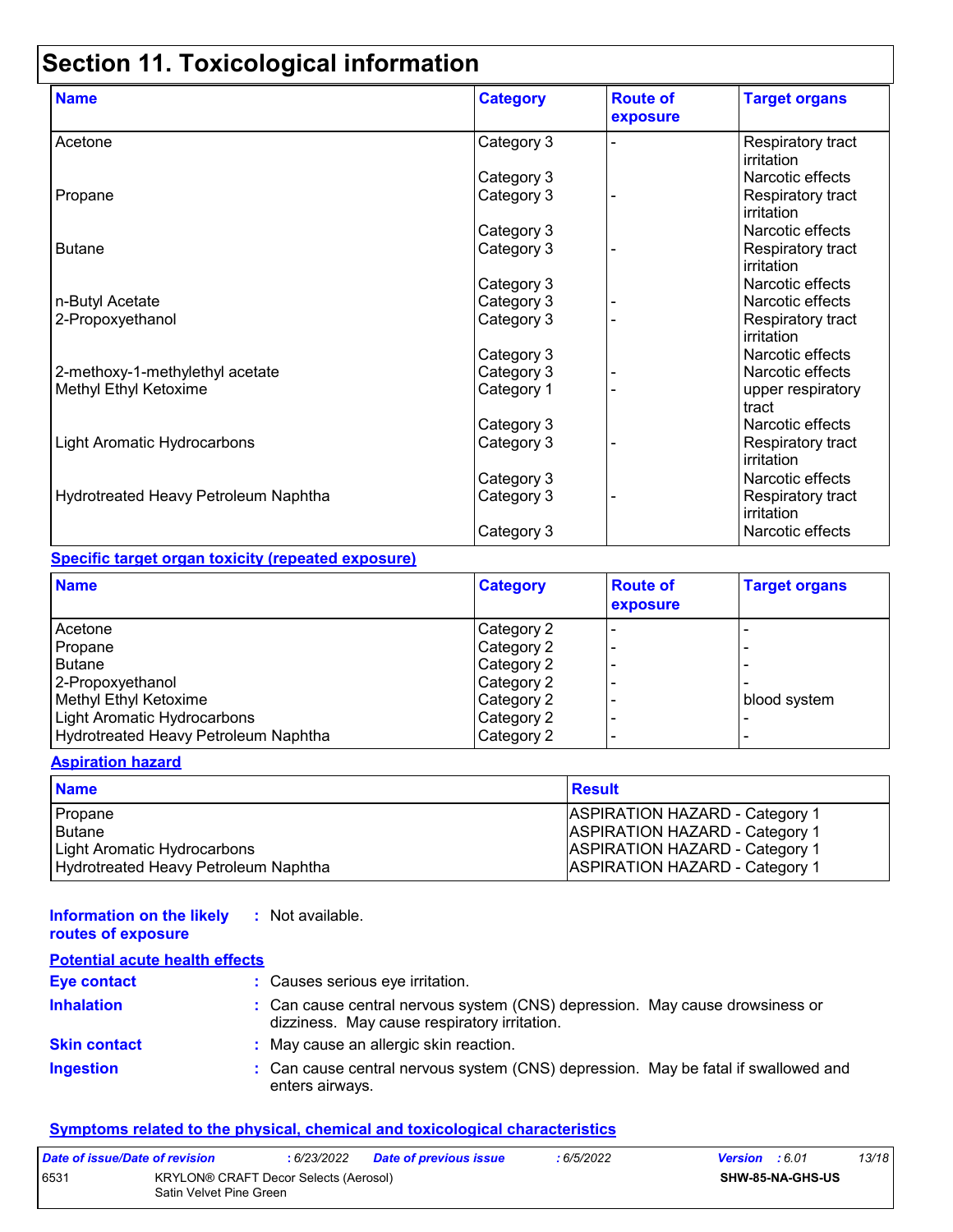# **Section 11. Toxicological information**

| Eye contact         | : Adverse symptoms may include the following:<br>pain or irritation<br>watering<br>redness                                                                                                                                                                              |
|---------------------|-------------------------------------------------------------------------------------------------------------------------------------------------------------------------------------------------------------------------------------------------------------------------|
| <b>Inhalation</b>   | : Adverse symptoms may include the following:<br>respiratory tract irritation<br>coughing<br>nausea or vomiting<br>headache<br>drowsiness/fatigue<br>dizziness/vertigo<br>unconsciousness<br>reduced fetal weight<br>increase in fetal deaths<br>skeletal malformations |
| <b>Skin contact</b> | : Adverse symptoms may include the following:<br>irritation<br>redness<br>reduced fetal weight<br>increase in fetal deaths<br>skeletal malformations                                                                                                                    |
| <b>Ingestion</b>    | : Adverse symptoms may include the following:<br>nausea or vomiting<br>reduced fetal weight<br>increase in fetal deaths<br>skeletal malformations                                                                                                                       |

|                                         | Delayed and immediate effects and also chronic effects from short and long term exposure                                                                                       |
|-----------------------------------------|--------------------------------------------------------------------------------------------------------------------------------------------------------------------------------|
| <b>Short term exposure</b>              |                                                                                                                                                                                |
| <b>Potential immediate</b><br>effects   | : Not available.                                                                                                                                                               |
| <b>Potential delayed effects</b>        | : Not available.                                                                                                                                                               |
| Long term exposure                      |                                                                                                                                                                                |
| <b>Potential immediate</b><br>effects   | : Not available.                                                                                                                                                               |
| <b>Potential delayed effects</b>        | : Not available.                                                                                                                                                               |
| <b>Potential chronic health effects</b> |                                                                                                                                                                                |
| Not available.                          |                                                                                                                                                                                |
| <b>General</b>                          | : May cause damage to organs through prolonged or repeated exposure. Once<br>sensitized, a severe allergic reaction may occur when subsequently exposed to very low<br>levels. |
| <b>Carcinogenicity</b>                  | : Suspected of causing cancer. Risk of cancer depends on duration and level of<br>exposure.                                                                                    |
| <b>Mutagenicity</b>                     | : No known significant effects or critical hazards.                                                                                                                            |
| <b>Teratogenicity</b>                   | : Suspected of damaging the unborn child.                                                                                                                                      |
| <b>Developmental effects</b>            | : No known significant effects or critical hazards.                                                                                                                            |
| <b>Fertility effects</b>                | : May damage fertility.                                                                                                                                                        |

**Numerical measures of toxicity Acute toxicity estimates**

|     |  | ate of issue/Date of revision |
|-----|--|-------------------------------|
| 531 |  | <b>KRYLON®</b>                |
|     |  | $Cdiff$ $1/nhu$               |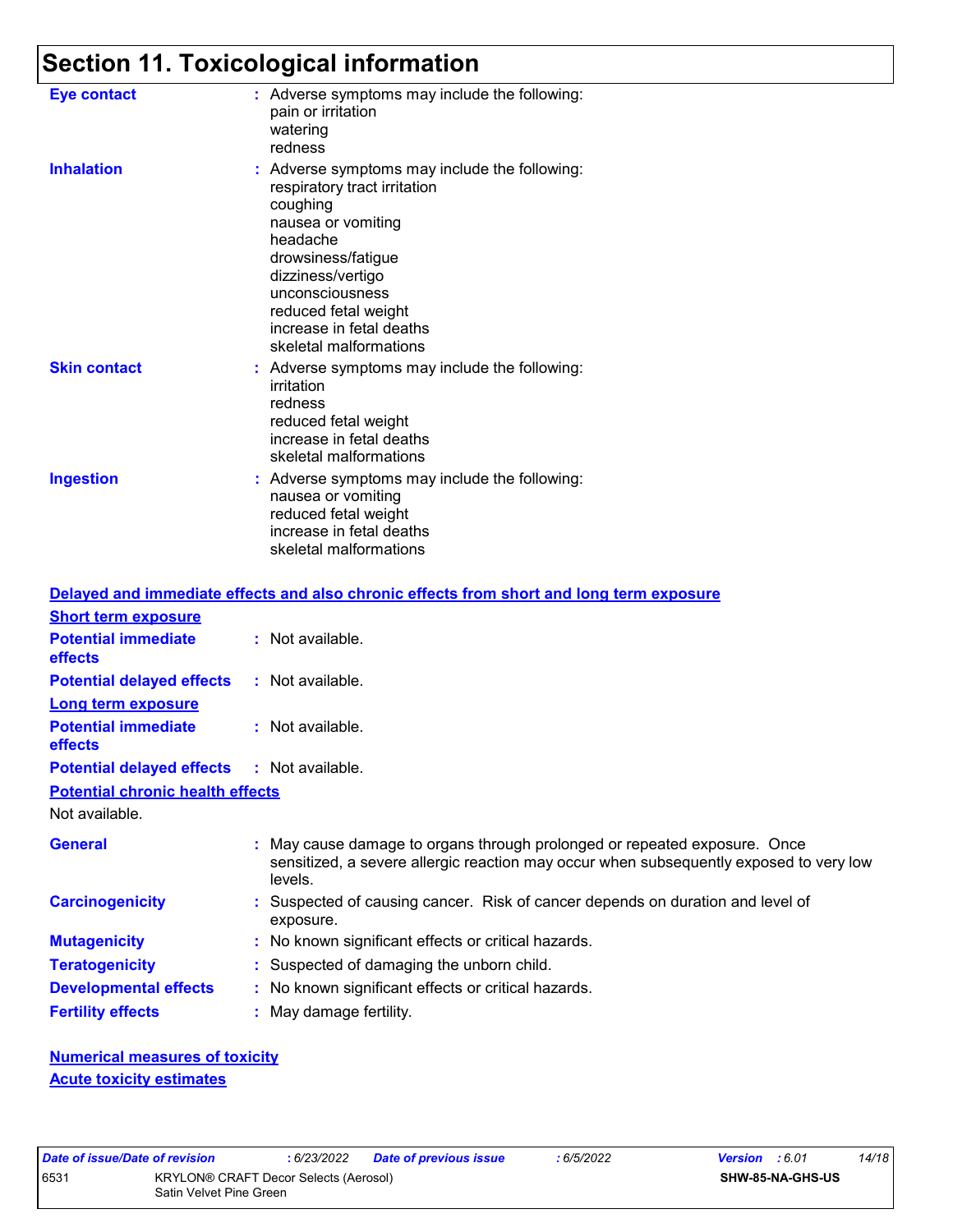# **Section 11. Toxicological information**

| <b>Route</b> | <b>ATE value</b> |
|--------------|------------------|
| Oral         | 70455.42 mg/kg   |
| Dermal       | 25089.34 mg/kg   |

# **Section 12. Ecological information**

| <b>Toxicity</b>                |                                       |                                                |                 |
|--------------------------------|---------------------------------------|------------------------------------------------|-----------------|
| <b>Product/ingredient name</b> | <b>Result</b>                         | <b>Species</b>                                 | <b>Exposure</b> |
| Acetone                        | Acute EC50 7200000 µg/l Fresh water   | Algae - Selenastrum sp.                        | 96 hours        |
|                                | Acute LC50 4.42589 ml/L Marine water  | l Crustaceans - Acartia tonsa -<br>l Copepodid | 48 hours        |
|                                | Acute LC50 7460000 µg/l Fresh water   | Daphnia - Daphnia cucullata                    | 48 hours        |
|                                | Acute LC50 5600 ppm Fresh water       | Fish - Poecilia reticulata                     | 96 hours        |
|                                | Chronic NOEC 4.95 mg/l Marine water   | Algae - Ulva pertusa                           | 96 hours        |
|                                | Chronic NOEC 0.016 ml/L Fresh water   | Crustaceans - Daphniidae                       | 21 days         |
|                                | Chronic NOEC 0.1 ml/L Fresh water     | Daphnia - Daphnia magna -<br>l Neonate         | 21 days         |
|                                | Chronic NOEC 5 µg/l Marine water      | Fish - Gasterosteus aculeatus -<br>Larvae      | 42 days         |
| n-Butyl Acetate                | Acute LC50 32 mg/l Marine water       | Crustaceans - Artemia salina                   | 48 hours        |
|                                | Acute LC50 18000 µg/l Fresh water     | Fish - Pimephales promelas                     | 96 hours        |
| <b>Titanium Dioxide</b>        | Acute LC50 >1000000 µg/l Marine water | Fish - Fundulus heteroclitus                   | 96 hours        |
| Methyl Ethyl Ketoxime          | Acute LC50 843000 µg/l Fresh water    | <b>Fish - Pimephales promelas</b>              | 96 hours        |

#### **Persistence and degradability**

| <b>Product/ingredient name</b> | <b>Aquatic half-life</b> | <b>Photolysis</b> | <b>Biodegradability</b> |
|--------------------------------|--------------------------|-------------------|-------------------------|
| Acetone                        |                          |                   | Readily                 |
| In-Butvl Acetate               |                          |                   | Readily                 |
| Light Aromatic Hydrocarbons    |                          |                   | Readily                 |

#### **Bioaccumulative potential**

| $\mathsf{LogP}_\mathsf{ow}$ | <b>BCF</b> | <b>Potential</b> |
|-----------------------------|------------|------------------|
|                             | 2.96       | low              |
|                             | 2.5 to 5.8 | low              |
|                             | 10 to 2500 | high             |
|                             | 15600      | high             |
|                             | 10 to 2500 | high             |
|                             |            |                  |
|                             |            |                  |

#### **Mobility in soil**

**Soil/water partition coefficient (KOC)**

**:** Not available.

**Other adverse effects** : No known significant effects or critical hazards.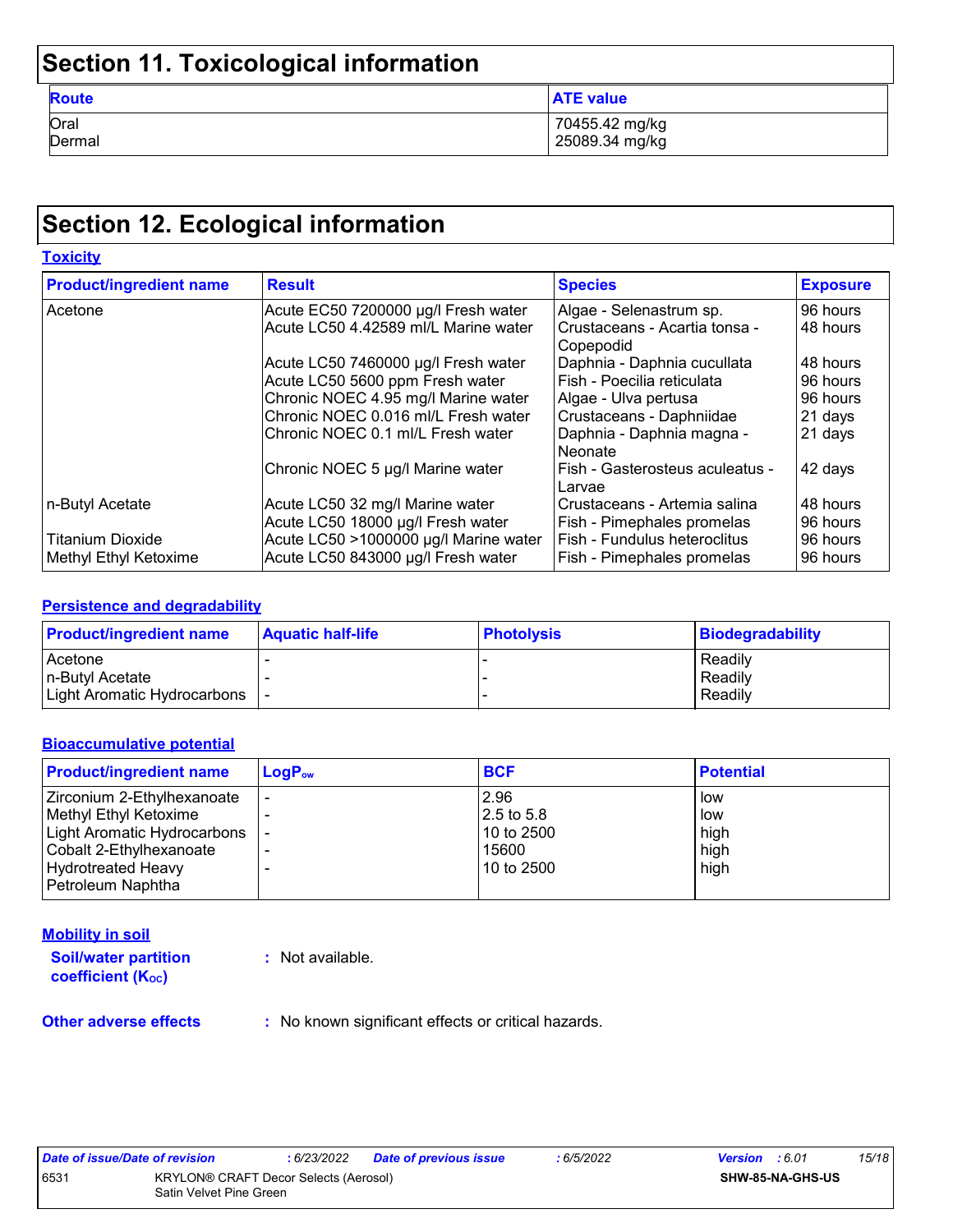### **Section 13. Disposal considerations**

#### **Disposal methods :**

The generation of waste should be avoided or minimized wherever possible. Disposal of this product, solutions and any by-products should at all times comply with the requirements of environmental protection and waste disposal legislation and any regional local authority requirements. Dispose of surplus and non-recyclable products via a licensed waste disposal contractor. Waste should not be disposed of untreated to the sewer unless fully compliant with the requirements of all authorities with jurisdiction. Waste packaging should be recycled. Incineration or landfill should only be considered when recycling is not feasible. This material and its container must be disposed of in a safe way. Empty containers or liners may retain some product residues. Do not puncture or incinerate container.

### **Section 14. Transport information**

6531 KRYLON® CRAFT Decor Selects (Aerosol) Satin Velvet Pine Green

|                                                                             | <b>DOT</b><br><b>Classification</b>                                                                             | <b>TDG</b><br><b>Classification</b>                                                                                                                                                                                                                                                                                                                                                                                                                                                                                                                                                                                                                                                 | <b>Mexico</b><br><b>Classification</b>                                                                          | <b>IATA</b>                                                                                                     | <b>IMDG</b>                                                                                                     |
|-----------------------------------------------------------------------------|-----------------------------------------------------------------------------------------------------------------|-------------------------------------------------------------------------------------------------------------------------------------------------------------------------------------------------------------------------------------------------------------------------------------------------------------------------------------------------------------------------------------------------------------------------------------------------------------------------------------------------------------------------------------------------------------------------------------------------------------------------------------------------------------------------------------|-----------------------------------------------------------------------------------------------------------------|-----------------------------------------------------------------------------------------------------------------|-----------------------------------------------------------------------------------------------------------------|
| <b>UN number</b>                                                            | <b>UN1950</b>                                                                                                   | <b>UN1950</b>                                                                                                                                                                                                                                                                                                                                                                                                                                                                                                                                                                                                                                                                       | <b>UN1950</b>                                                                                                   | <b>UN1950</b>                                                                                                   | <b>UN1950</b>                                                                                                   |
| <b>UN proper</b><br>shipping name                                           | <b>AEROSOLS</b>                                                                                                 | <b>AEROSOLS</b>                                                                                                                                                                                                                                                                                                                                                                                                                                                                                                                                                                                                                                                                     | <b>AEROSOLS</b>                                                                                                 | <b>AEROSOLS</b>                                                                                                 | <b>AEROSOLS</b>                                                                                                 |
| <b>Transport</b><br>hazard class(es)                                        | 2.1                                                                                                             | 2.1                                                                                                                                                                                                                                                                                                                                                                                                                                                                                                                                                                                                                                                                                 | 2.1                                                                                                             | 2.1                                                                                                             | 2.1                                                                                                             |
| <b>Packing group</b>                                                        |                                                                                                                 |                                                                                                                                                                                                                                                                                                                                                                                                                                                                                                                                                                                                                                                                                     |                                                                                                                 |                                                                                                                 |                                                                                                                 |
| <b>Environmental</b><br>hazards                                             | No.                                                                                                             | No.                                                                                                                                                                                                                                                                                                                                                                                                                                                                                                                                                                                                                                                                                 | No.                                                                                                             | No.                                                                                                             | No.                                                                                                             |
| <b>Additional</b><br>information                                            | Dependent upon<br>container size, this<br>product may ship under<br>the Limited Quantity<br>shipping exception. | Product classified<br>as per the<br>following sections<br>of the<br>Transportation of<br>Dangerous Goods<br>Regulations:<br>2.13-2.17 (Class<br>2).<br>Dependent upon<br>container size, this<br>product may ship under<br>the Limited Quantity<br>shipping exception.                                                                                                                                                                                                                                                                                                                                                                                                              | Dependent upon<br>container size, this<br>product may ship under<br>the Limited Quantity<br>shipping exception. | Dependent upon<br>container size, this<br>product may ship under<br>the Limited Quantity<br>shipping exception. | Dependent upon<br>container size, this<br>product may ship under<br>the Limited Quantity<br>shipping exception. |
| <b>Special precautions for user :</b><br><b>Transport in bulk according</b> | : Not available.                                                                                                | Multi-modal shipping descriptions are provided for informational purposes and do not<br>consider container sizes. The presence of a shipping description for a particular<br>mode of transport (sea, air, etc.), does not indicate that the product is packaged<br>suitably for that mode of transport. All packaging must be reviewed for suitability<br>prior to shipment, and compliance with the applicable regulations is the sole<br>responsibility of the person offering the product for transport. People loading and<br>unloading dangerous goods must be trained on all of the risks deriving from the<br>substances and on all actions in case of emergency situations. |                                                                                                                 |                                                                                                                 |                                                                                                                 |
| to IMO instruments                                                          |                                                                                                                 |                                                                                                                                                                                                                                                                                                                                                                                                                                                                                                                                                                                                                                                                                     |                                                                                                                 |                                                                                                                 |                                                                                                                 |
|                                                                             |                                                                                                                 | <b>Proper shipping name</b>                                                                                                                                                                                                                                                                                                                                                                                                                                                                                                                                                                                                                                                         | : Not available.                                                                                                |                                                                                                                 |                                                                                                                 |

**SHW-85-NA-GHS-US**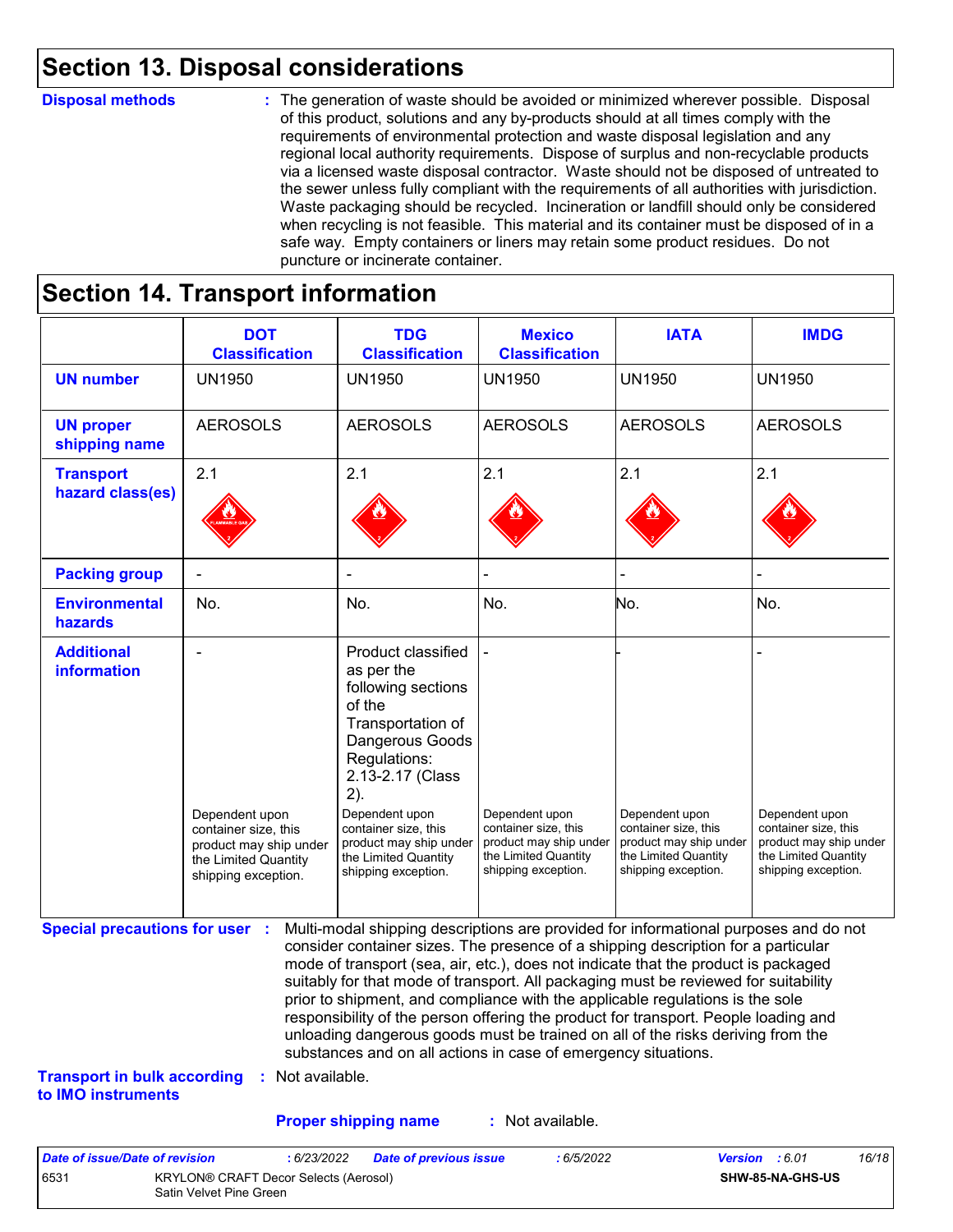### **Section 15. Regulatory information**

#### **SARA 313**

SARA 313 (40 CFR 372.45) supplier notification can be found on the Environmental Data Sheet.

#### **California Prop. 65**

WARNING: This product contains chemicals known to the State of California to cause cancer and birth defects or other reproductive harm.

#### **International regulations**

| International lists | : Australia inventory (AIIC): Not determined.                |
|---------------------|--------------------------------------------------------------|
|                     | China inventory (IECSC): Not determined.                     |
|                     | Japan inventory (CSCL): Not determined.                      |
|                     | Japan inventory (ISHL): Not determined.                      |
|                     | Korea inventory (KECI): Not determined.                      |
|                     | New Zealand Inventory of Chemicals (NZIoC): Not determined.  |
|                     | Philippines inventory (PICCS): Not determined.               |
|                     | Taiwan Chemical Substances Inventory (TCSI): Not determined. |
|                     | Thailand inventory: Not determined.                          |
|                     | Turkey inventory: Not determined.                            |
|                     | Vietnam inventory: Not determined.                           |
|                     |                                                              |

### **Section 16. Other information**

**Hazardous Material Information System (U.S.A.)**



**The customer is responsible for determining the PPE code for this material. For more information on HMIS® Personal Protective Equipment (PPE) codes, consult the HMIS® Implementation Manual.**

**Caution: HMIS® ratings are based on a 0-4 rating scale, with 0 representing minimal hazards or risks, and 4 representing significant hazards or risks. Although HMIS® ratings and the associated label are not required on SDSs or products leaving a facility under 29 CFR 1910.1200, the preparer may choose to provide them. HMIS® ratings are to be used with a fully implemented HMIS® program. HMIS® is a registered trademark and service mark of the American Coatings Association, Inc.**

**Procedure used to derive the classification**

| <b>Classification</b>                                                                           |             |                               |           | <b>Justification</b>  |       |
|-------------------------------------------------------------------------------------------------|-------------|-------------------------------|-----------|-----------------------|-------|
| FLAMMABLE AEROSOLS - Category 1                                                                 |             |                               |           | On basis of test data |       |
| GASES UNDER PRESSURE - Compressed gas                                                           |             |                               |           | Calculation method    |       |
| SERIOUS EYE DAMAGE/ EYE IRRITATION - Category 2A                                                |             |                               |           | Calculation method    |       |
| SKIN SENSITIZATION - Category 1                                                                 |             |                               |           | Calculation method    |       |
| CARCINOGENICITY - Category 2                                                                    |             |                               |           | Calculation method    |       |
| TOXIC TO REPRODUCTION - Category 1B                                                             |             |                               |           | Calculation method    |       |
| SPECIFIC TARGET ORGAN TOXICITY (SINGLE EXPOSURE) (Respiratory tract<br>irritation) - Category 3 |             |                               |           | Calculation method    |       |
| SPECIFIC TARGET ORGAN TOXICITY (SINGLE EXPOSURE) (Narcotic effects) -<br>Category 3             |             |                               |           | Calculation method    |       |
| SPECIFIC TARGET ORGAN TOXICITY (REPEATED EXPOSURE) - Category 2                                 |             |                               |           | Calculation method    |       |
| <b>ASPIRATION HAZARD - Category 1</b>                                                           |             |                               |           | Calculation method    |       |
| <b>History</b>                                                                                  |             |                               |           |                       |       |
| Date of printing                                                                                | : 6/23/2022 |                               |           |                       |       |
| Date of issue/Date of<br>revision                                                               | : 6/23/2022 |                               |           |                       |       |
| Date of previous issue                                                                          | : 6/5/2022  |                               |           |                       |       |
| Date of issue/Date of revision                                                                  | : 6/23/2022 | <b>Date of previous issue</b> | :6/5/2022 | Version : 6.01        | 17/18 |